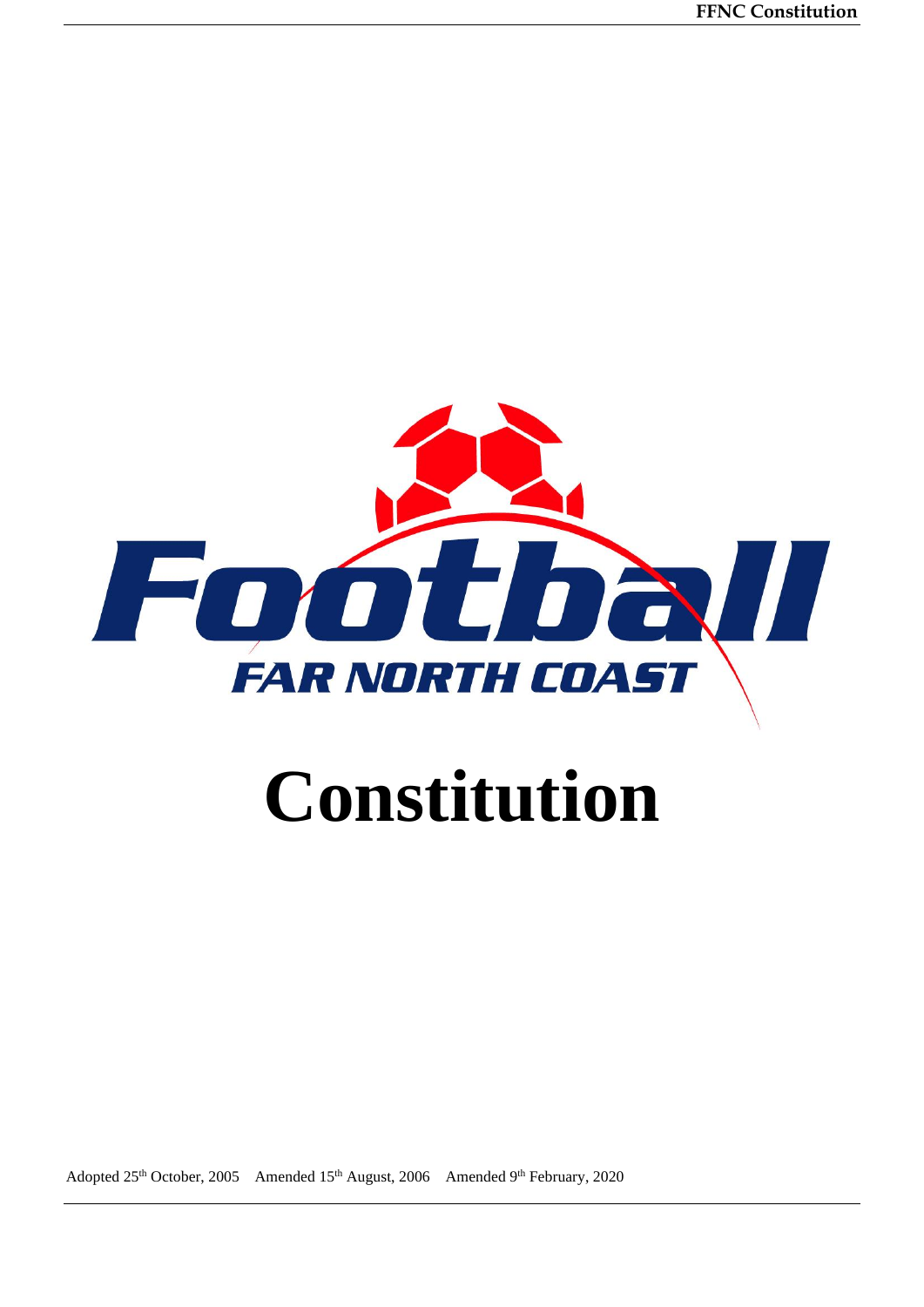# **1 Objects of The Zone**

1.1 Objects

# **2 Income and payments**

- 2.1 Application of income
- 2.2 No dividends, bonus or profit to be paid to Members<br>2.3 Payments in good faith
- Payments in good faith

# **3 Membership**

- 3.1 Members from adoption of the Constitution<br>3.2 Membership Qualifications
- Membership Qualifications
- 3.3 Registered Participants
- 3.4 Standing Committees
- 3.5 Election By-law
- 3.6 Admission of Members<br>3.7 Ceasing to be a Member
- 3.7 Ceasing to be a Member<br>3.8 No claim against the Zon
- No claim against the Zone
- 3.9 Members Liability<br>3.10 Members Entitlement
- Members Entitlements

# **4 General Meetings**

- 4.1 Annual General Meeting
- 4.2 Power to convene General Meeting<br>4.3 Notice of General Meeting
- 4.3 Notice of General Meeting<br>4.4 Zone Committee Members
- Zone Committee Members entitled to attend General Meetings
- 4.5 Cancellation or postponement of General Meeting<br>4.6 Written notice of cancellation or postponement of
- 4.6 Written notice of cancellation or postponement of General Meeting<br>4.7 Contents of notice postponing General Meeting
- 4.7 Contents of notice postponing General Meeting<br>4.8 Number of clear days for postponement of Gene
- 4.8 Number of clear days for postponement of General Meeting<br>4.9 Business at postponed General Meeting
- Business at postponed General Meeting
- 4.10 Non-receipt of notice

# **5 Proceedings at General Meetings**

- 5.1 Number for a quorum
- 5.2 Requirement for a quorum
- 5.3 Quorum and time
- 5.4 Adjourned General Meeting
- 5.5 President to preside over General Meetings
- 5.6 Conduct of General Meetings
- 5.7 Adjournment of General Meeting
- 5.8 Notice of adjourned General Meeting
- 5.9 Questions decided by majority
- 5.10 Equality of votes
- 5.11 Declaration of results
- 5.12 Poll
- 5.13 Objection to voting qualification
- 5.14 Chairman to determine any poll dispute

# **6 Votes of Members**

- 6.1 Votes on show of hands
- 6.2 Votes on a poll
- 6.3 Suspension of voting rights
- 6.4 Rights to appoint proxy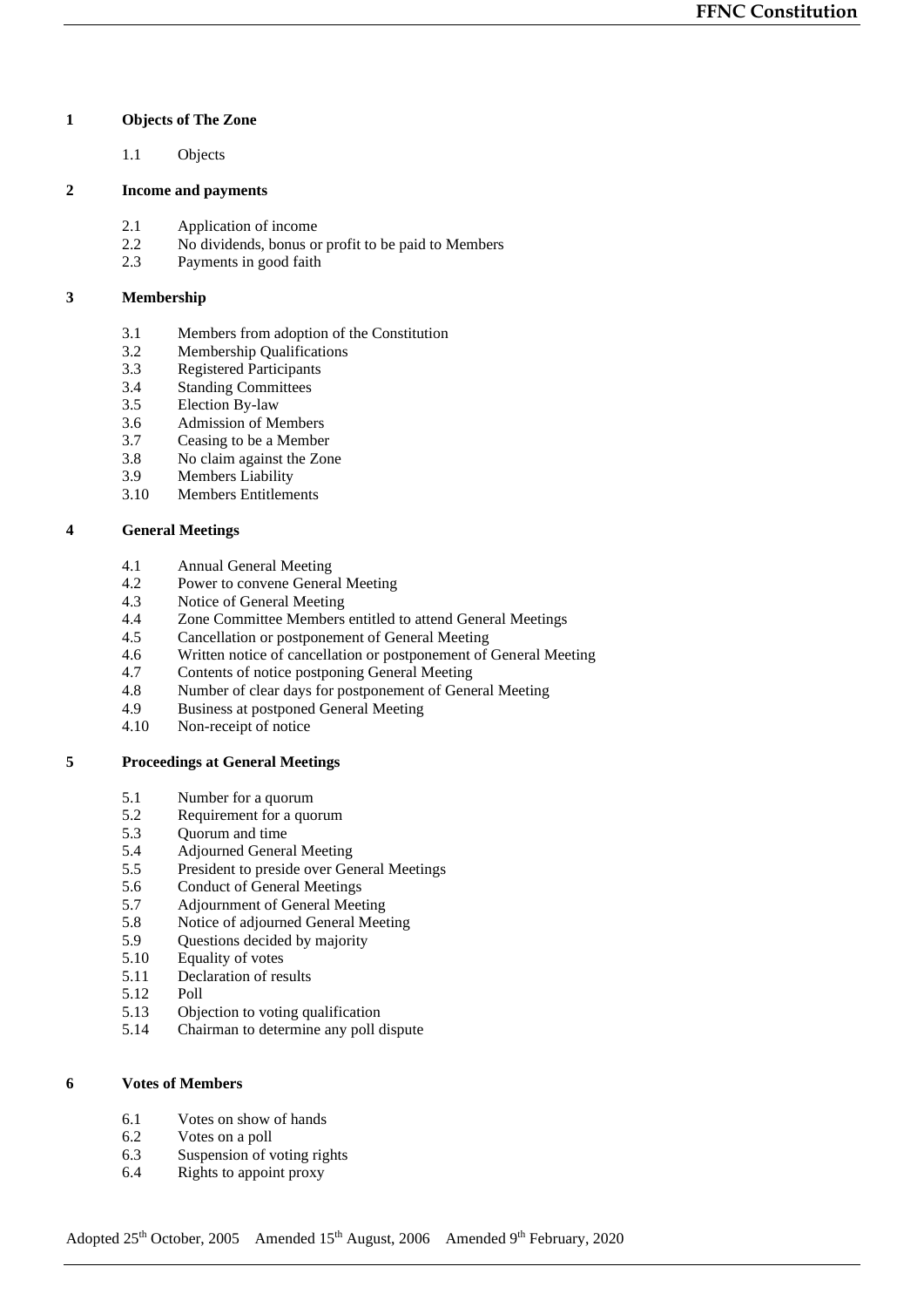# **7 Obligations to NNSWF**

- 7.1 Constitution
- 7.2 Enforcement of Rules
- 7.3 Register of Participants

# **8 FIFA, FFA and NNSWF**

- 8.1 Compliance and co-operation<br>8.2 Referral of disputes
- Referral of disputes

# **9 Patrons and Life Members**

- 9.1 Existing Life Members
- 9.2 Appointment and Removal of Patrons<br>9.3 Rights of Patrons
- 9.3 Rights of Patrons<br>9.4 Eligibility of Life
- 9.4 Eligibility of Life Membership
- 9.5 Nomination Requirements<br>9.6 Admission to Life Member
- 9.6 Admission to Life Membership<br>9.7 Rights of Life Members
- 9.7 Rights of Life Members

# **10 Zone Committee Members**

- 10.1 Number of Zone Committee Members<br>10.2 First Zone Committee Members
- 10.2 First Zone Committee Members<br>10.3 Eligibility
- Eligibility
- 10.4 Nomination for election<br>10.5 Rotation of Zone Comm
- 10.5 Rotation of Zone Committee Members<br>10.6 Zone Committee Members to retire
- Zone Committee Members to retire
- 10.7 Office held until end of Annual General Meeting<br>10.8 Zone Committee Member elected at Annual Gene
- Zone Committee Member elected at Annual General Meeting
- 10.9 Maximum term of office
- 10.10 Casual Vacancy
- 10.11 Appointed Zone Committee Members
- 10.12 Executive Zone Committee Members
- 10.13 Removal of Executive Zone Committee Members
- 10.14 Remuneration of Zone Committee Members
- 10.15 Vacation of office

# **11 Powers and Duties of Zone Committee Members**

- 11.1 Zone Committee Members to manage Zone
- 11.2 Specific powers of Zone Committee Members
- 11.3 Appointment of attorney
- 11.4 Provisions in power of attorney
- 11.5 Minutes
- 11.6 Signing Cheques

# **12 Proceedings of Zone Committee Meetings**

- 12.1 Zone Committee Meetings
- 12.2 Questions decided by majority
- 12.3 Chairman's casting vote
- 12.4 Quorum
- 12.5 Effect of vacancy
- 12.6 Convening Meetings
- 12.7 President to preside at Zone Committee Meeting
- 12.8 Zone Executive Meetings
- 12.9 Committees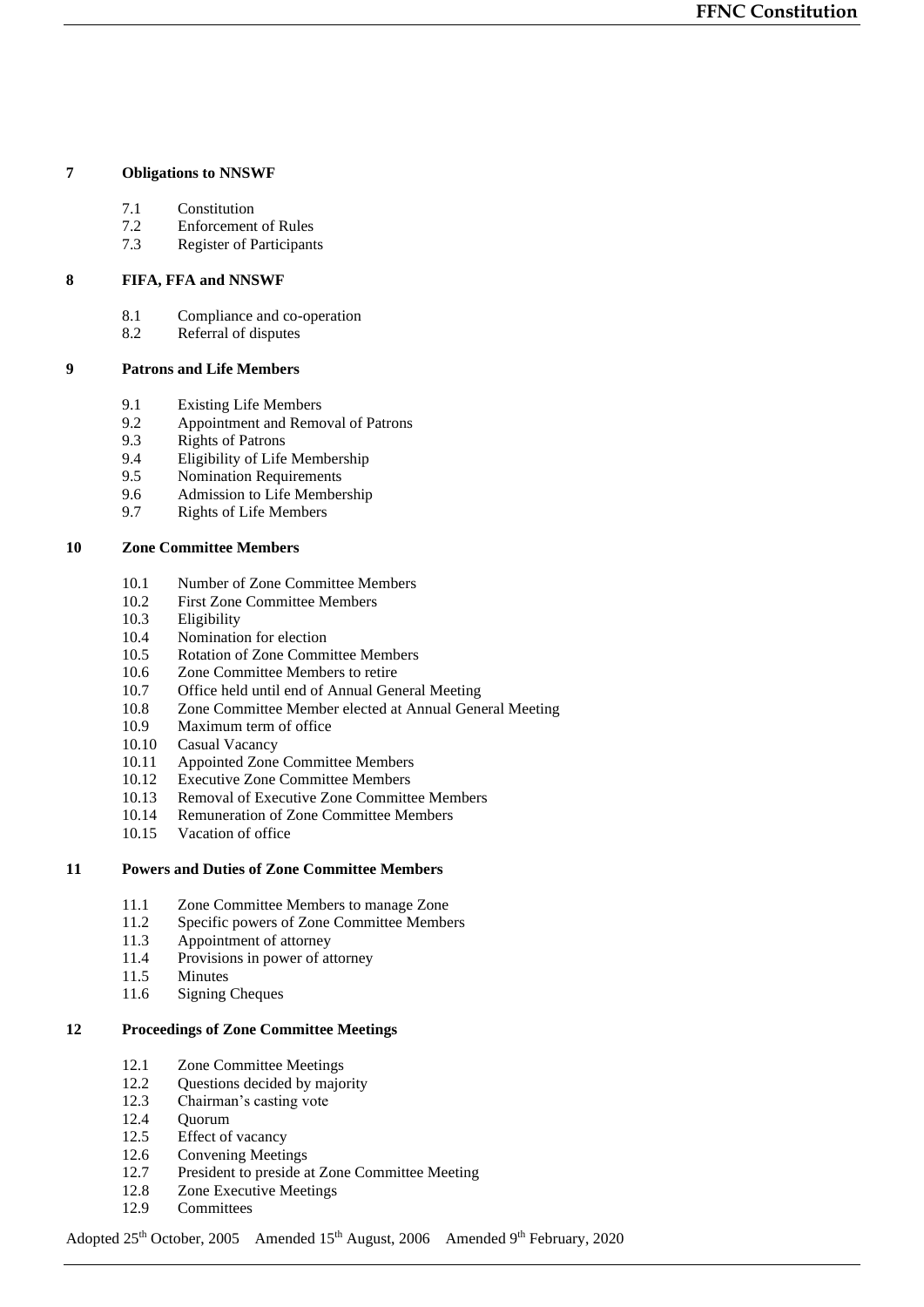- 12.10 Powers delegated to Committees<br>12.11 Committee Meetings
- 12.11 Committee Meetings<br>12.12 Circulating resolution
- Circulating resolutions
- 12.13 Validity of acts of Zone Committee Members

# **13 General Manager**

- 13.1 Appointment of General Manager<br>13.2 Powers, duties and authorities of C
- 13.2 Powers, duties and authorities of General Manager<br>13.3 Suspension and Removal of General Manager
- 13.3 Suspension and Removal of General Manager<br>13.4 General Manager to attend Meetings
- General Manager to attend Meetings

# **14 Public Officer**

- 14.1 Appointment of Public Officer<br>14.2 Powers, duties and authorities of
- Powers, duties and authorities of Public Officer
- 14.3 Suspension and Removal of Public Officer

# **15 By-laws**

- 15.1 Making and amending By-laws<br>15.2 Effect of By-law
- Effect of By-law

## **16 Seals**

- 16.1 Safe custody of common seals<br>16.2 Use of common seal
- Use of common seal

# **17 Inspection of records**

- 17.1 Inspection by Members<br>17.2 Right of a Member to in
- Right of a Member to inspect

# **18 Service of documents**

- 18.1 Document includes notice
- 18.2 Methods of service to a Member
- 18.3 Methods of service on the Zone
- 18.4 Post
- 18.5 Fax or electronic transmission

# **19 Indemnity**

- 19.1 Indemnity of officers
- 19.2 Insurance

# **20 Winding up**

20.1 Excess property on winding up

# **21 Accounts**

# **22 Definitions and interpretation**

- 22.1 Definitions
- 22.2 Interpretation
- 22.3 Incorporations Act
- 22.4 Headings
- 22.5 'Include" etc
- 22.6 Powers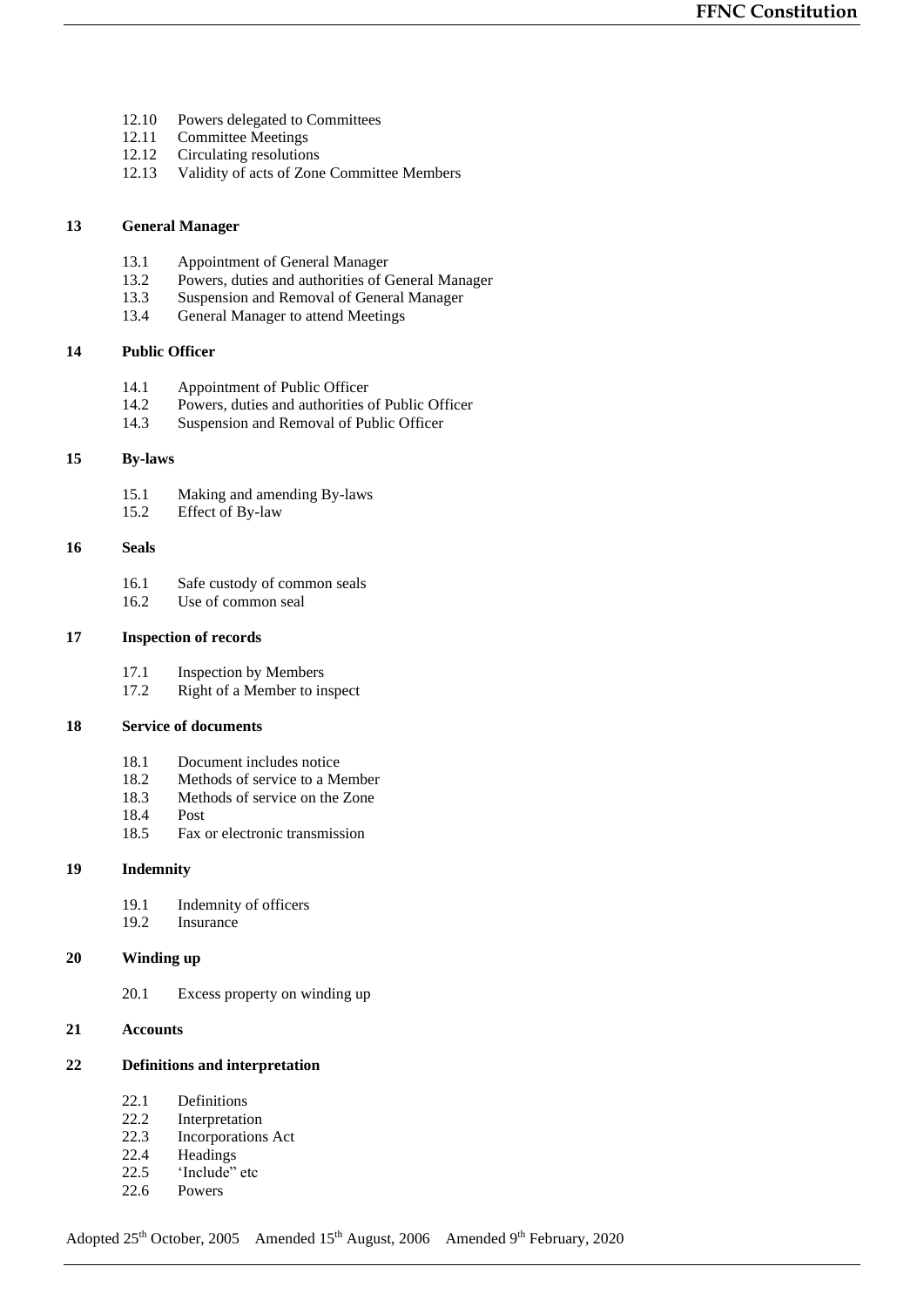# **1 OBJECTS OF THE ZONE**

# **1.1 Objects**

The objects for which the Zone is established are:

- (a) to be a member of NNSWF in respect of the Jurisdiction and to comply with the constitution and by-laws of NNSWF;
- (b) to control Football throughout the Jurisdiction, prevent infringement of the constitution and by-laws of NNSWF and protect Football from abuse;
- (c) to foster friendly relations among the officials and players of Football by encouraging Football games in the Jurisdiction;
- (d) to prevent racial, religious, gender or political discrimination or discrimination among Football players in the Jurisdiction;
- (e) to promote, provide for, regulate and manage Football tournaments and games in the Jurisdiction;
- (f) to promote, provide for, regulate and manage Football players representing the Jurisdiction;
- (g) to co-operate with NNSWF, other members of NNSWF and other bodies in the promotion and development of, or otherwise in relation to Football, the Statutes and Regulations and the Laws of the Game;
- (h) to facilitate the provision and maintenance of grounds, playing fields, materials, equipment and other facilities for Football in the Jurisdiction; and

(i) any other object which, in the opinion of the Zone Committee, is in the best interests of Football.

# **2 INCOME AND PAYMENTS**

#### **2.1 Application of income**

All the Zone's profits (if any), other income and property, however derived, must be applied only to promote its objects.

#### **2.2 No dividends, bonus or profit to be paid to Members**

None of the Zone's profits or other income or property may be paid or transferred to the Members, directly or indirectly, by any means.

#### **2.3 Payments in good faith**

Subject to article 10.14, article 2.2 does not prevent the payment in good faith to an officer or Member, or to a firm of which an officer or Member is a partner:

- (a) of remuneration for services to the Zone;
- (b) for goods supplied to the Zone in the ordinary course of business;
- (c) of interest on money borrowed from them by the Zone at a rate not exceeding the rate fixed for the purposes of this article 2.3 by the Zone in General Meeting; or
- (d) of reasonable rent for premises let by them to the Zone.

# **3 MEMBERSHIP**

# **3.1 Members from adoption of this Constitution**

With effect from the adoption of this Constitution, the number of Members of the Zone is declared unlimited, and will include the following:

**Club Members** – shall be those Clubs affiliated with Football Far North Coast Inc. and being registered by and approved to play under these Articles. Each Club Member shall have one (1) vote at any General Meeting of the Zone.

**Competition Members** - shall be those organisations affiliated with the Zone and being registered by and providing services to the Zone under these Articles. A Competition Member shall not be eligible to vote at any General Meeting of the Zone.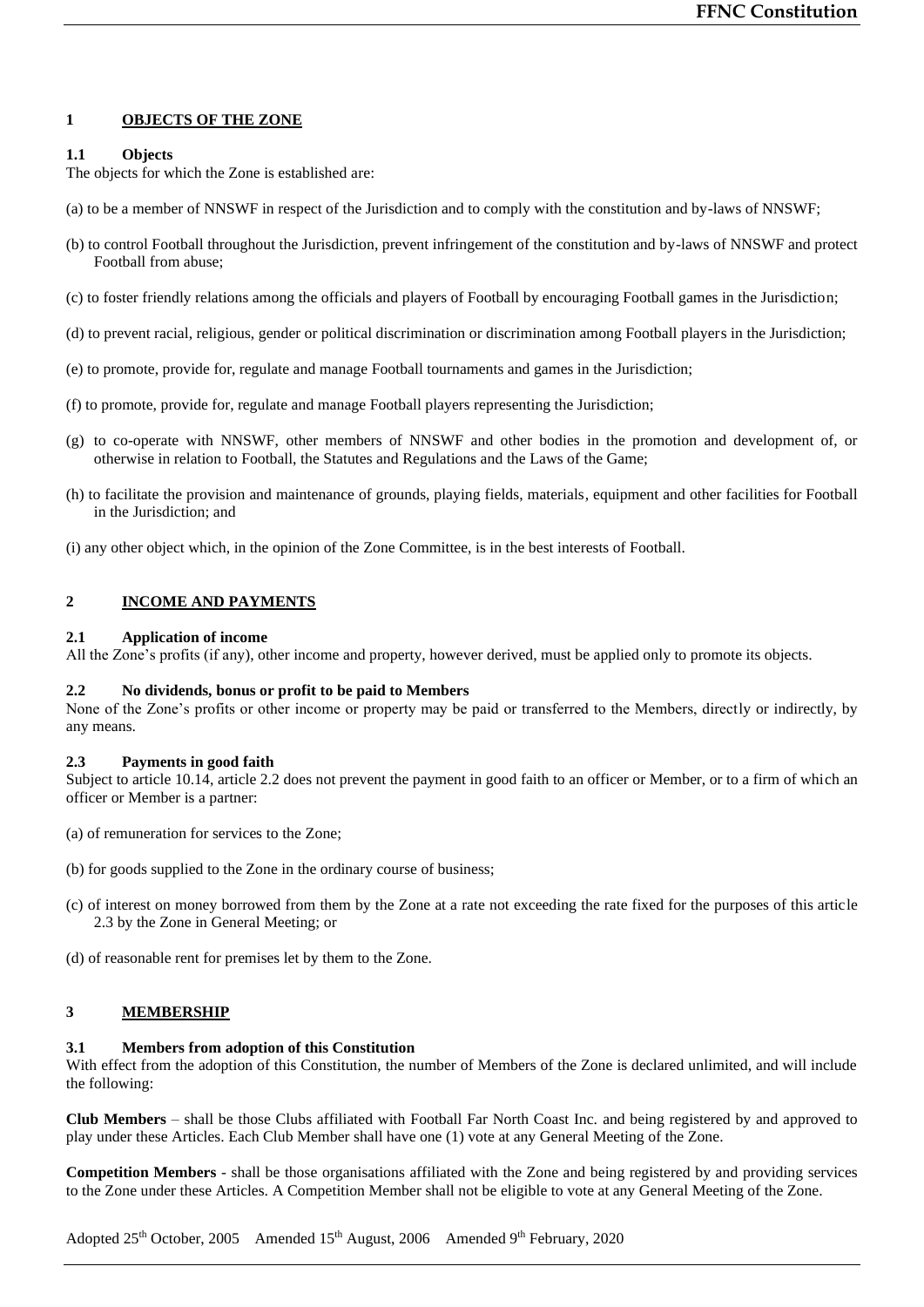# **3.2 Membership Qualifications**

(a) The Zone Committee will invite each Club Member and Competition Member to apply for Membership at the end of each calendar year.

(b) Every application for Club or Competition Membership of the Zone shall be lodged with the Public Officer, and the Body applying for such Membership must advise all information as the Public Officer may require of its representatives.

(c) The acceptance of Club or Competition Membership shall be by the Zone Committee at a meeting duly convened. The Zone Committee may reject such application for membership without assigning a reason for such rejection. For an application to be successful, a majority of Zone Committee Members in attendance must be obtained.

(d) Upon acceptance of Club or Competition Membership, the Public Officer shall give the Club Member or Competition Member written notice of their membership, together with an account for any fees due and payable to the Zone for Membership.

(e) Each Club or Competition Member shall be required to pay within twenty-eight (28) days of the date of notice of Membership, all fees outstanding as per article 3.2(d). Failing such payment, the Zone Committee may in its absolute discretion, cancel such membership.

## **3.3 Registered Participants**

Club Members and Competition Members:

(a) must procure that each Registered Participant registered in the Club or with the Competition Member:

(1) agrees to be bound by the Laws of the Game, the Statues and Regulations and those of the By-laws expressed to apply to or in relation to Registered Participants (**Relevant By-Laws**);

(2) without limiting article 3.3 agrees to pay the fees and subscriptions set out in, or determined by the Zone Committee;

(3) is notified on registration of how and where a copy of the Laws of the Game, the Statutes and Regulations and the Relevant By-laws can be obtained; and

(b) must provide the Zone with a copy of its constitution and by-laws, within 5 days of any request, and inform the Zone, within 5 days, of any change to that constitution

(c) that do not comply with article 3.3 and any By-laws made, at the absolute discretion of the Zone Committee:

- (1) have their membership terminated by the Zone Committee;
- (2) have their voting rights suspended according to article 6.3.

#### **3.4 Standing Committees**

(a) Subject to article 3.4 the Zone Committee may establish:

- (1) a referees' Standing Committee
- (2) a coaches' Standing Committee
- (3) a woman's Standing Committee
- (4) a Futsal Standing Committee
- (5) a juniors' Standing Committee

(b) In addition to the Standing Committees referred to in article 3.4(a), the Zone Committee may, with the consent of NNSWF, establish any other Standing Committee they think fit.

(c) A Standing Committee is established by a By-law made by the Zone Committee.

(d) In respect of each Standing Committee the By-laws must provide for its functions, membership and operation.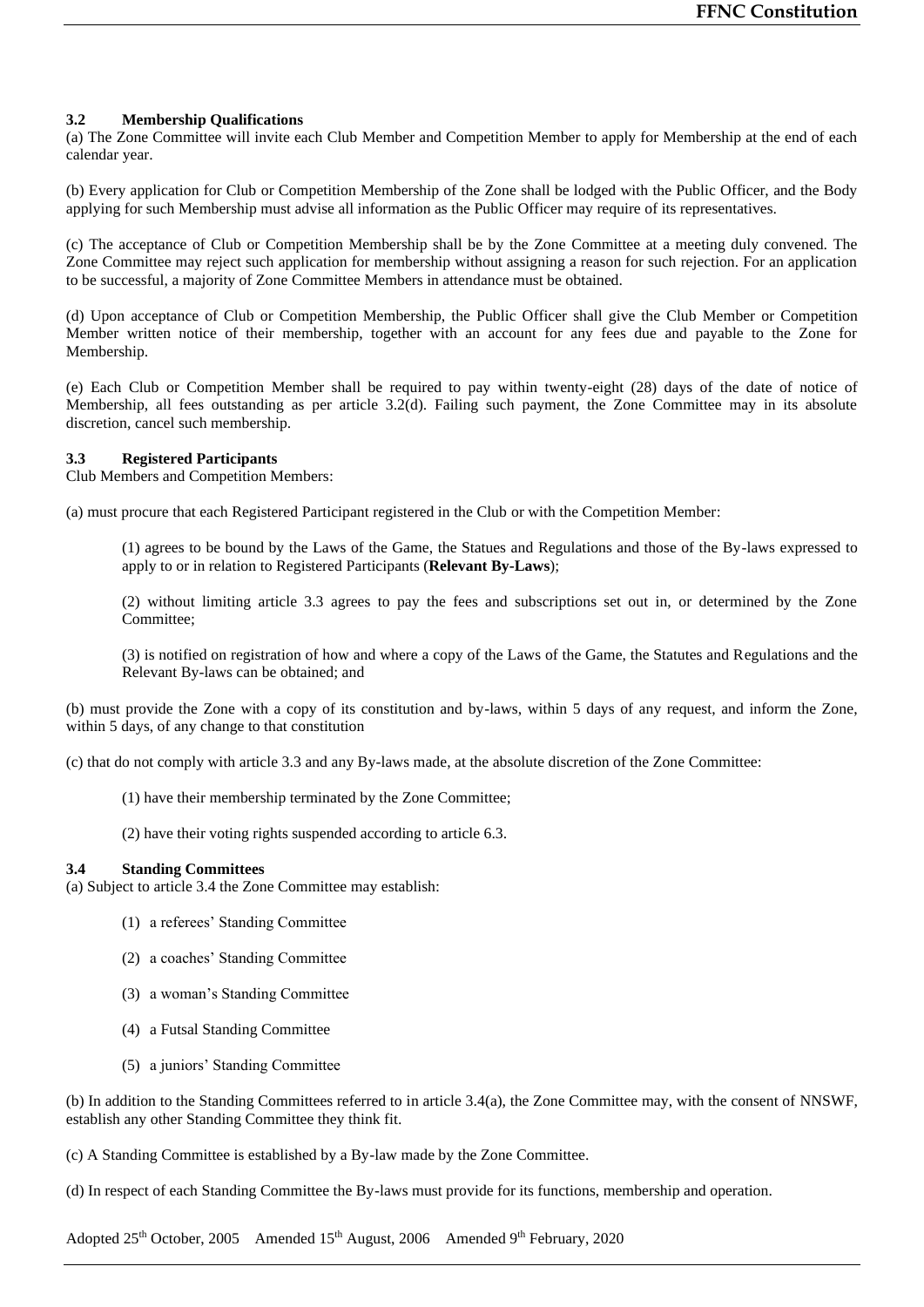(e) The Zone Committee may with the consent of NNSWF dissolve any Standing Committee established under article 3.4 by repealing the By-laws under which it is established.

(f) The Referees Standing Committee and the Futsal Standing Committee are entitled to one (1) vote each.

## **3.5 Election By-law**

The Zone Committee must adopt a By-law which regulates the election and functions of members of Standing Committees.

# **3.6 Admission of Members**

Before admission as a Member, an applicant invited by the Zone Committee to apply for membership must sign an application agreeing to be bound by this Constitution, the By-laws and the Statutes and Regulations.

## **3.7 Ceasing to be a Member**

A Member ceases to be a Member on:

(a) resignation;

(b) death;

- (c) becoming bankrupt or insolvent or making an arrangement or composition with creditors of the person's joint or separate estate generally;
- (d) becoming of unsound mind or a person whose person or estate is liable to be dealt with in any way under a law relating to mental health;
- (e) being deemed guilty of misconduct or conduct considered prejudicial to the interests of the Zone by the Zone Committee;
- (f) the termination of their membership according to this Constitution;

## **3.8 No claim against the Zone**

No Member whose membership ceases has any claim against the Zone or the Zone Committee for damages or otherwise.

#### **3.9 Members Liability**

The Members have no liability to contribute towards the payment of the debts and liabilities of the Zone, or the costs charges and expenses of the winding up of the Zone.

#### **3.10 Members Entitlements**

A right, privilege or obligation which a Member has by reason of being a Member of the Zone, is not capable of being transferred to another Member, person or organisation.

# **4 GENERAL MEETINGS**

# **4.1 Annual General Meeting**

Annual General Meetings of the Zone are to be held according to the Incorporations Act.

# **4.2 Power to convene General Meeting**

The Zone Committee may convene a General Meeting when they think fit and must do so if required under the Incorporations Act.

# **4.3 Notice of General Meeting**

(a) Notice of a General Meeting of Members must be given according to article 18 and the Incorporations Act.

(b) A Member wishing to bring any business before a General Meeting shall give notice of that business in writing to the Public Officer twenty-eight (28) days prior to the General Meeting.

#### **4.4 Zone Committee Members entitled to attend General Meetings**

A Zone Committee Member is entitled to receive notice of and attend and speak at all General Meetings.

# **4.5 Cancellation or postponement of General Meeting**

Where a General Meeting (including an Annual General Meeting) is convened by the Zone Committee they may, if they think fit, cancel the meeting or postpone the meeting to a date and time they determine.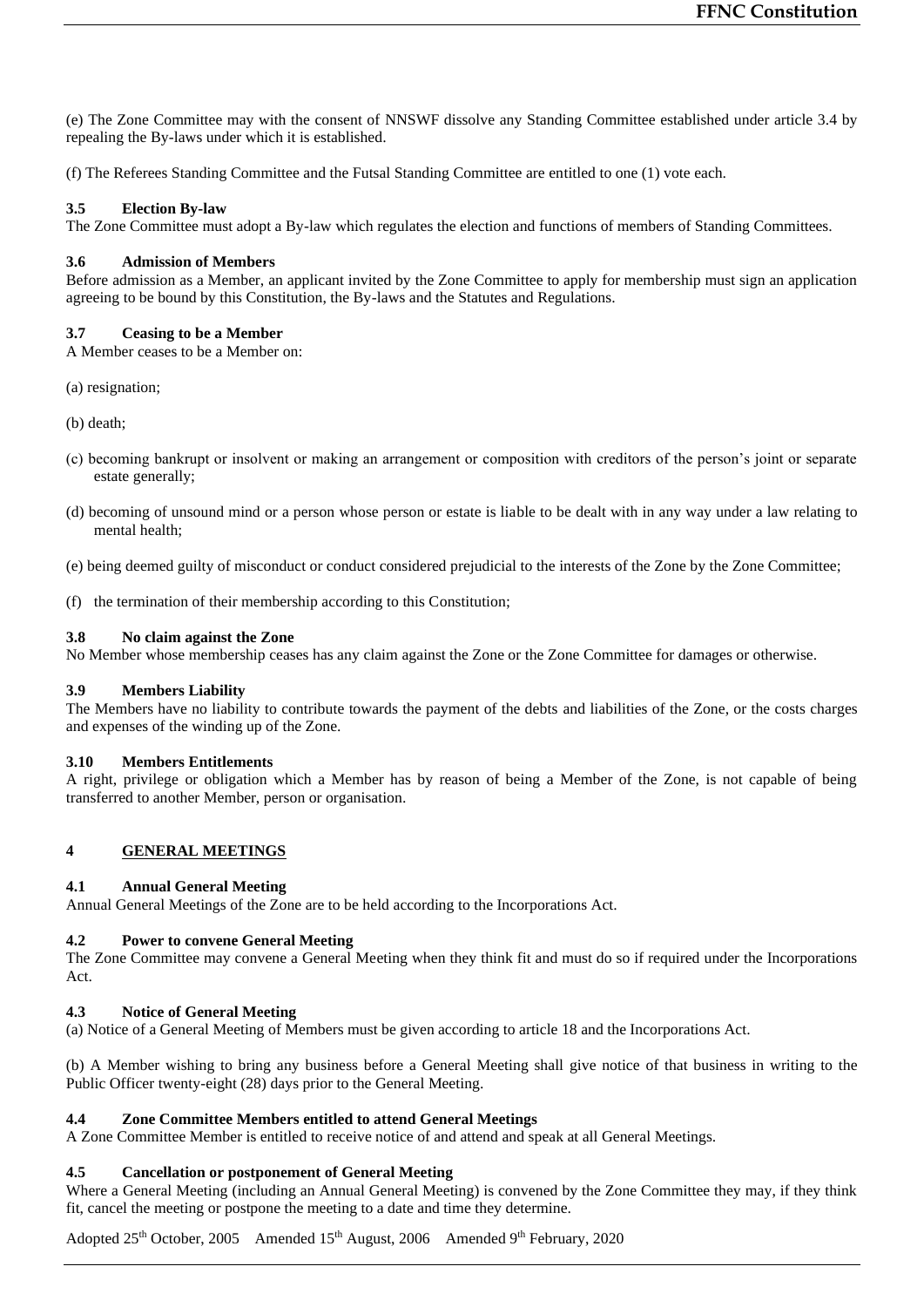# **4.6 Written notice of cancellation or postponement of General Meeting**

Notice of cancellation or postponement of a General Meeting must state the reason for doing so and be given to each Member individually.

# **4.7 Contents of notice postponing General Meeting**

A notice postponing a General Meeting must specify:

- (a) the new date and time for the General Meeting;
- (b) the place where the meeting is to be held, which may be either the same as or different to the place specified in the notice originally convening the General Meeting; and
- (c) if the General Meeting is to be held in two or more places, the technology that will be used to hold the General Meeting in that manner.

# **4.8 Number of clear days for postponement of General Meeting**

The number of clear days from the giving of a notice postponing a General Meeting to the date specified in that notice for the postponed General Meeting may not be less than the number of clear days' notice of the general meeting required to be given by this Constitution or the Incorporations Act.

## **4.9 Business at postponed General Meeting**

The only business that may be transacted at a postponed General Meeting is the business specified in the notice originally convening the General Meeting.

## **4.10 Non-receipt of notice**

The non-receipt of a notice convening, cancelling or postponing a General Meeting by, or the accidental omission to give a notice of that kind to, a person entitled to receive it, does not invalidate any resolution passed at the General Meeting or at a postponed General Meeting or the cancellation or postponement of the General Meeting.

# **5 PROCEEDINGS AT GENERAL MEETINGS**

#### **5.1 Number for a quorum**

Subject to article 5.4, 60% by number of those persons who are Members and who are present and eligible to vote are a quorum at a General Meeting.

# **5.2 Requirement for a quorum**

An item of business may not be transacted at a General Meeting unless a quorum is present when the meeting proceeds to consider it.

If a quorum is present at the beginning of a General Meeting it is taken to be present throughout the meeting unless the chairman of the meeting (on their own motion or at the request of a Member who is present) declares otherwise.

# **5.3 Quorum and time**

If within 30 minutes after the time appointed for a General Meeting a quorum is not present, the meeting:

(a) if convened by, or on requisition of, Members is dissolved; and

(b) in any other case stands adjourned to the same day in the next week and the same time and place, or to such other day, time and place as the Zone Committee appoint by notice to those entitled to notice of the General Meeting.

## **5.4 Adjourned General Meeting**

At a meeting adjourned under article 5.3(b), 40% by number of those persons who are Members and who are present and eligible to vote are a quorum.

If a quorum is not present within 30 minutes after the time appointed for the adjourned General Meeting, the meeting is dissolved.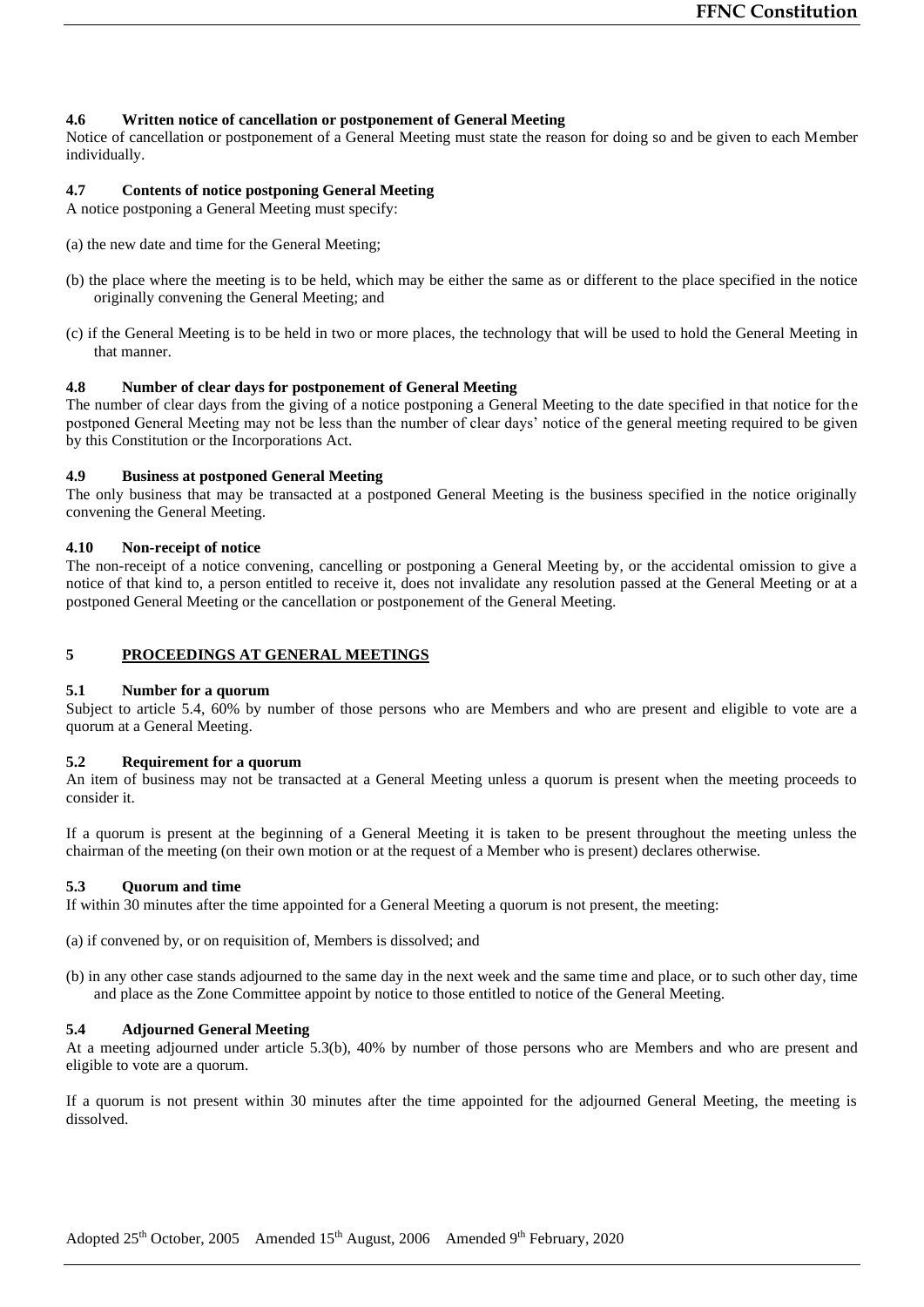# **5.5 President to preside over General Meetings**

The President is entitled to preside at General Meetings.

If a General Meeting is convened and there is no President, or the President is not present within 15 minutes after the time appointed for the holding of the General Meeting or is unable or unwilling to act, the following may preside (in order of entitlement):

(a) the Vice-President (if any);

- (b) a Zone Committee Member chosen by a majority of the Zone Committee Members present;
- (c) the only Zone Committee member present; or
- (d) a Member chosen by a majority of the Members present.

## **5.6 Conduct of General Meetings**

The chairman of a General Meeting:

- (a) has charge of the general conduct of the meeting and of the procedures to be adopted;
- (b) may require the adoption of any procedure which is in their opinion necessary or desirable for proper and orderly debate or discussion or the proper and orderly casting or recording of votes; and
- (c) may, having regard where necessary to the Incorporations Act, terminate discussion or debate on any matter whenever they consider it necessary or desirable for the proper conduct of the meeting.

A decision by the chairman under this rule is final.

## **5.7 Adjournment of General Meeting**

The chairman of a General Meeting may at any time during the meeting adjourn the meeting or any business, motion, question, resolution, debate or discussion being considered or remaining to be considered by the meeting.

The adjournment may be either to a later time at the same meeting or to an adjourned meeting at any time and any place.

The chairman may, but need not, seek any approval for the adjournment.

Unless required by the chairman, a vote may not be taken or demanded in respect of any adjournment.

Only unfinished business is to be transacted at a General Meeting resumed after an adjournment.

#### **5.8 Notice of adjourned General Meeting**

It is not necessary to give any notice of an adjournment or of the business to be transacted at any adjourned General Meeting unless a General Meeting is adjourned for one (1) month or more.

In that case, the same period of notice as was originally given for the General Meeting must be given for the adjourned meeting.

## **5.9 Questions decided by majority**

Subject to the requirements of the Incorporations Act, a resolution is carried if a simple majority of the votes cast on the resolution are in favour of it.

# **5.10 Equality of votes**

Except on a resolution to elect a Zone Committee Member, if there is an equality of votes, whether on a show of hands or on a poll, the chairman of the meeting is entitled to a casting vote in addition to any votes to which the chairman is otherwise entitled.

#### **5.11 Declaration of results**

At any General Meeting a resolution put to the vote of the meeting must be decided on a show of hands unless a poll is properly demanded and the demand is not withdrawn.

A declaration by the chairman that a resolution has on a show of hands been carried or carried unanimously, or by a particular majority, or lost, and an entry to that effect in the minutes of the meetings of the Zone, is conclusive evidence of the fact.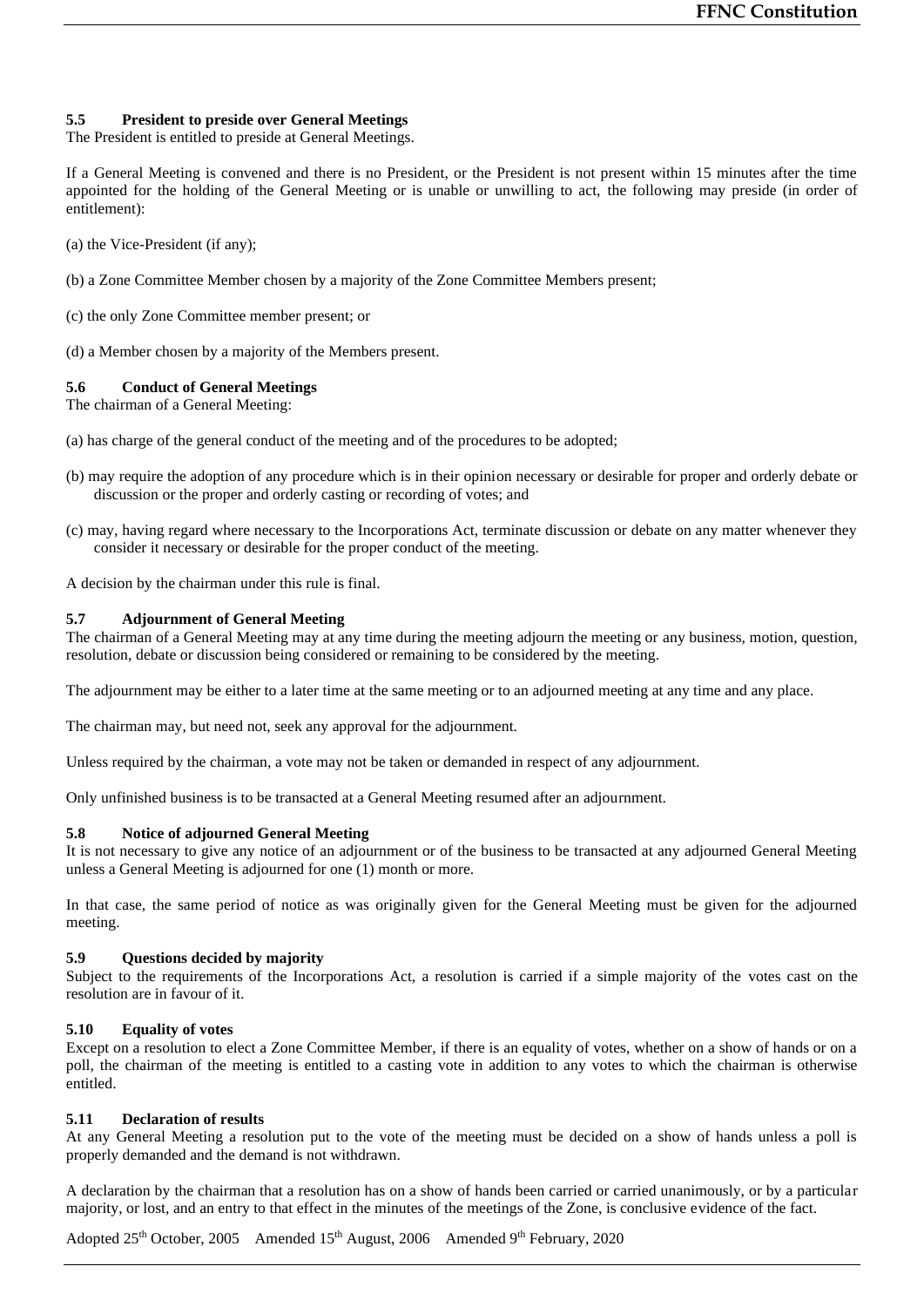Neither the chairman nor the minutes need state and it is not necessary to prove, the number or proportion of the votes recorded for or against the resolution.

# **5.12 Poll**

If a poll is properly demanded, it must be taken in the manner and at the date and time directed by the chairman and the result of the poll is the resolution of the General Meeting at which the poll was demanded.

A poll demanded on the election of a chairman or on a question of adjournment must be taken immediately.

A demand for a poll may be withdrawn.

A demand for a poll does not prevent the General Meeting continuing for the transaction of any business other than the question on which the poll has been demanded.

## **5.13 Objection to voting qualification**

An objection to the right of a person to attend or vote at the General Meeting or adjourned meeting:

(a) may not be raised except at that meeting; and

(b) must be referred to the chairman of the meeting, whose decision is final

A vote not disallowed under the objection is valid for all purposes.

## **5.14 Chairman to determine any poll dispute**

If there is a dispute as to the admission or rejection of a vote, the chairman of the meeting must decide it and their decision made in good faith is final and conclusive.

# **6 VOTES OF MEMBERS**

#### **6.1 Votes on show of hands**

On a show of hands, each Voting Member present at a General Meeting has one (1) vote.

# **6.2 Votes on a poll**

On a poll, each Voting Member present at a General Meeting has one (1) vote.

# **6.3 Suspension of voting rights**

A Voting Member is not entitled to vote, move or second a motion or amendment at any General Meeting unless all money due and payable by the Member to the Zone has been paid.

#### **6.4 Right to appoint proxy**

A Member entitled to attend a general meeting of the Zone is entitled to appoint another person as their proxy to attend the meeting in their place.

A proxy has the same right as the Member to speak and vote at the general meeting and may be appointed in respect of more than one meeting.

However, in the case of a Standing Committee Member, the appointment of a proxy must be approved by the relevant Standing Committee.

Proxy votes are not allowed at Zone Committee Meetings.

# 7 **OBLIGATIONS TO NNSWF**

# **7.1 Constitution**

The Zone must:

(a) amend this Constitution or By-laws to promptly adopt changes in the model constitution and the by-laws of NNSWF made from time to time to the extent that they are applicable to the Zone. In this clause the reference to changes to by-laws includes additional or replacement by-laws; and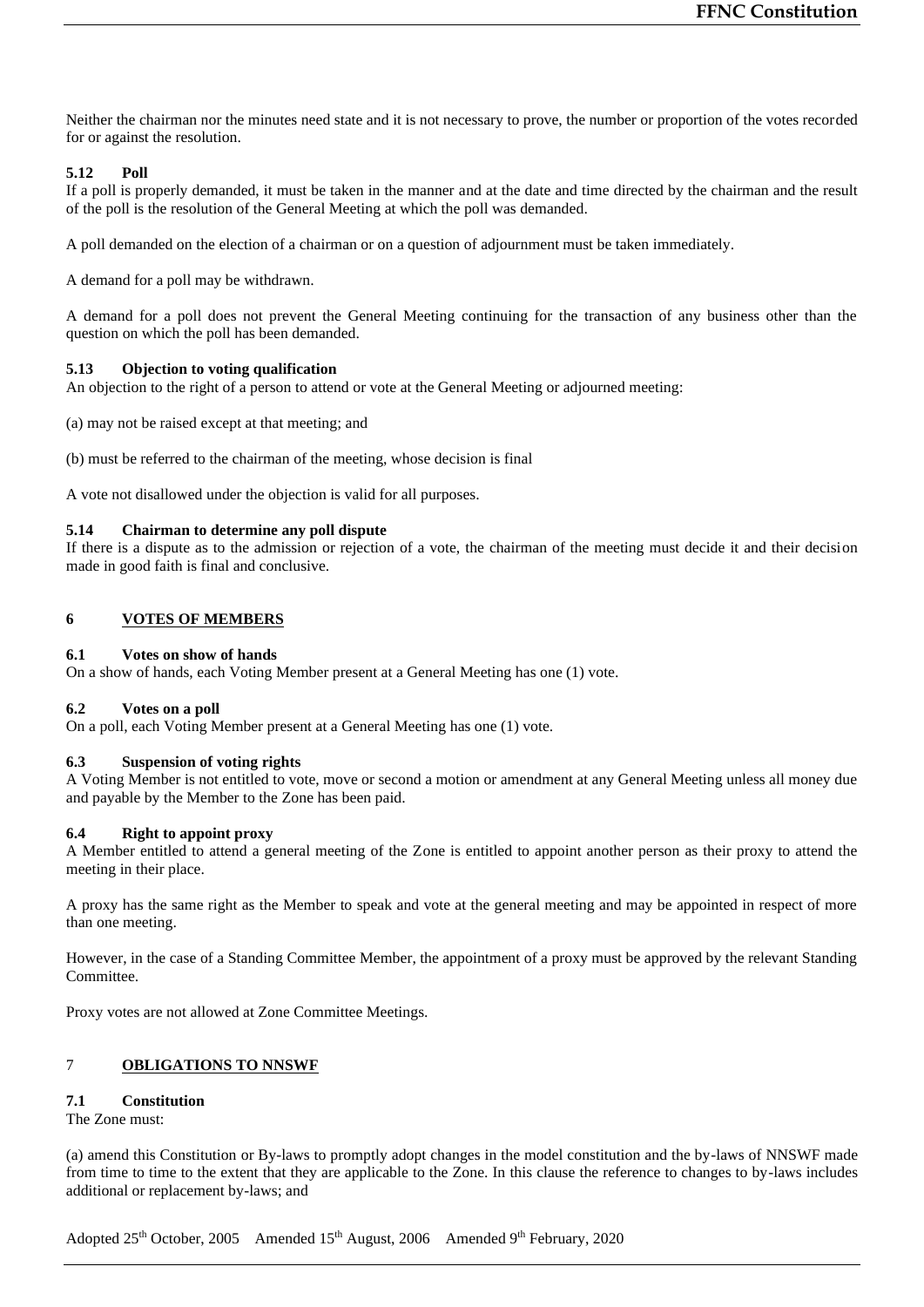(b) not otherwise amend or vary this Constitution or any of its By-laws without the consent of NNSWF.

However, NNSWF must consent to any amendment to this Constitution or those By-laws which are required by law.

# **7.2 Enforcement of Rules**

The Zone must promulgate and enforce the Statutes and Regulations, the Laws of the Game and relevant By-laws of NNSWF.

# **7.3 Register of Participants**

The Zone must maintain a database of Registered Participants.

The database is to be established and maintained in the form, and contain the details, required by NNSWF from time to time.

The Zone must provide NNSWF with a copy of its database, certified by the Public Officer or President to be true and correct as requested by NNSWF.

# **8 FIFA, FFA and NNSWF**

## **8.1 Compliance and co-operation**

Subject to applicable law, the Zone must:

- (a) comply with, and do everything within its power to enforce compliance with, the Statutes and Regulations and the Laws of the Game; and
- (b) co-operate with NNSWF in all matters relating to the organisation of competitions, the Zone's own competitions and Football in general.

#### **8.2 Referral of disputes**

The Zone must not, and must ensure that all other persons affiliated with it do not, refer disputes relating to Football to a court of law.

All disputes must be submitted to an appeals tribunal established by the Zone according to the Statutes and Regulations.

# **9 PATRONS AND LIFE MEMBERS**

#### **9.1 Existing Life Members**

All existing Life Members of Soccer Far North Coast Inc. and Tweed District Soccer Association Inc. shall transfer to Life Members of the Zone upon adoption of this Constitution.

#### **9.2 Appointment and Removal of Patrons**

The Zone Committee may appoint and remove Patrons of the Zone.

#### **9.3 Rights of Patrons**

Patrons are:

- (a) entitled to notice of all General Meetings;
- (b) entitled to attend and speak at General Meetings; and
- (c) not entitled to vote at any General Meeting.

# **9.4 Eligibility of Life Membership**

Any Member or Zone Committee Member may nominate an individual for admission as a Life Member.

#### **9.5 Nomination Requirements**

A nomination under article 9.4 must:

(a) be in writing in the form determined by the Zone Committee from time to time; and

(b) set out the reasons why, in the opinion of the nominator, the nominee should be considered for Life Membership. **9.6 Admission to Life Membership**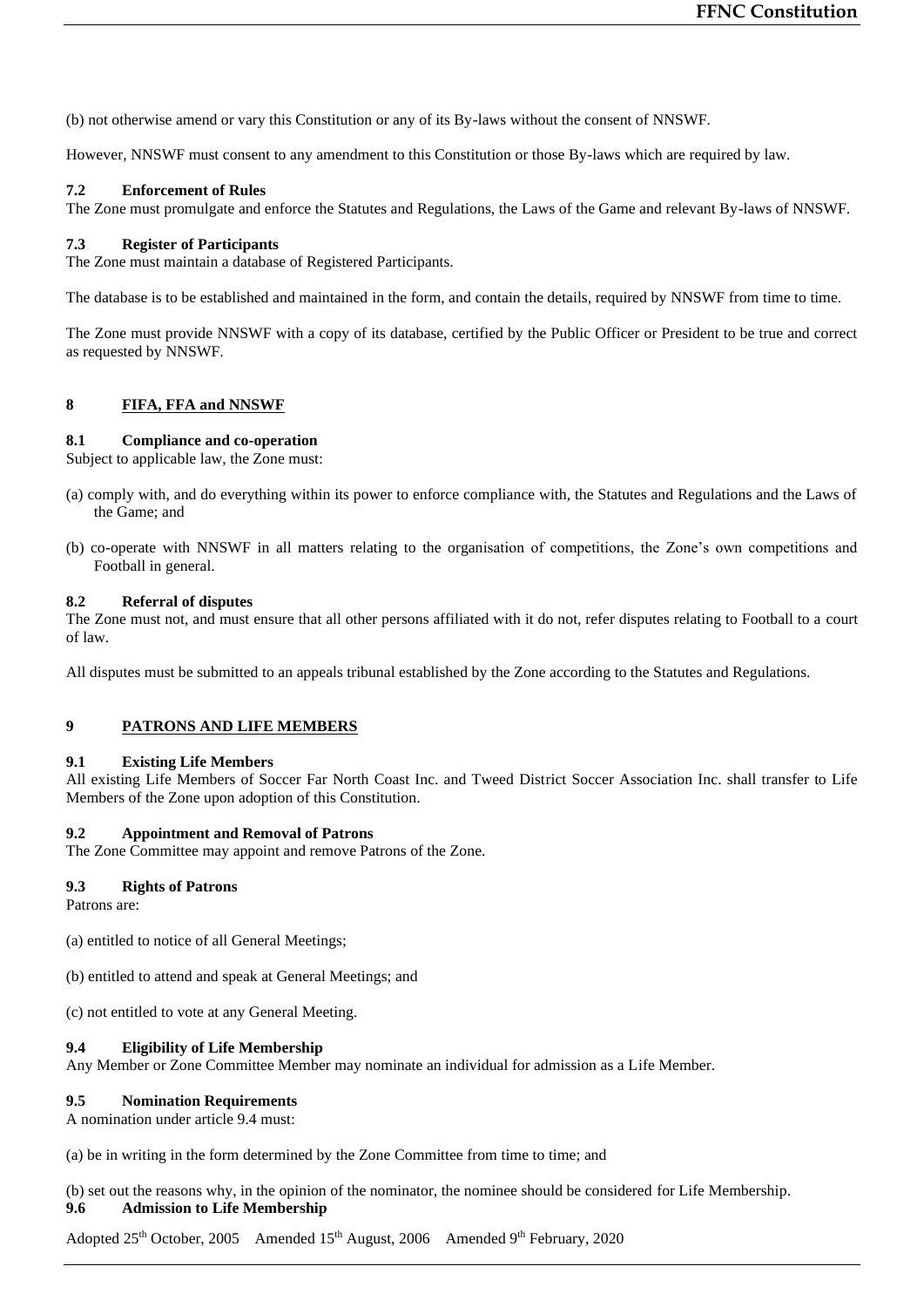Nominations for admission to Life Membership are to be considered by the Zone Committee at their next meeting after the nomination is received.

In their absolute discretion, and without the need to give reasons for doing so, the Zone Committee may recommend the nomination, or decide not to recommend or submit the nomination, to the next annual general meeting for approval.

A nominee is admitted to Life Membership if:

(a) the Zone Committee recommend that the nominee be admitted to Life Membership; and

(b) the recommendation is approved by a majority of two-thirds of Members present at the annual general meeting at which the recommendation is considered.

# **9.7 Rights of Life Members**

A Life Member:

- (a) is not to be counted in a quorum under article 5.1;
- (b) has the right to remain a Life Member until they die or resign their Life Membership;

(c) subject to any separate agreement with the Zone to the contrary, has no obligation, and may not be required, to pay any subscription or other amount;

- (d) is entitled to receive notice of general meetings;
- (e) is entitled to attend and speak at general meetings; and
- (f) is not entitled to vote at any general meeting.

## **10 ZONE COMMITTEE MEMBERS**

#### **10.1 Number of Zone Committee Members**

At the adoption of this Constitution, the SFNC Inc. Committee Members shall be the Interim Zone Committee Members.

At the Annual General Meeting for 2005, all Interim Zone Committee Members shall retire from office, but shall be eligible for re-election.

With effect from the completion of the Annual General Meeting for 2005, there are to be no more than eight (8) Zone Committee Members comprised as follows:

(a) Six (6) Zone Committee Members who subject to article 10.2, are to be elected according to article 10.8; and

(b) up to two (2) other Zone Committee Members appointed according to article 10.11.

#### **10.2 First Zone Committee Members**

The Zone Committee Members appointed at the Annual General Meeting for 2005 shall be the First Zone Committee Members.

Subject to the Incorporations Act and article 10.15, the First Zone Committee Members will each remain in office until the completion of the annual general meeting for 2007. The First Zone Committee Members are eligible for re-election.

If the office of a First Zone Committee Member becomes vacant, article 10.10 shall apply; and

A Zone Committee Member appointed to fill a vacancy caused by the office of a First Committee Member becoming vacant will count the period the First Committee Member was in office as part of the term of office of the Zone Committee for the purpose of article 10.6.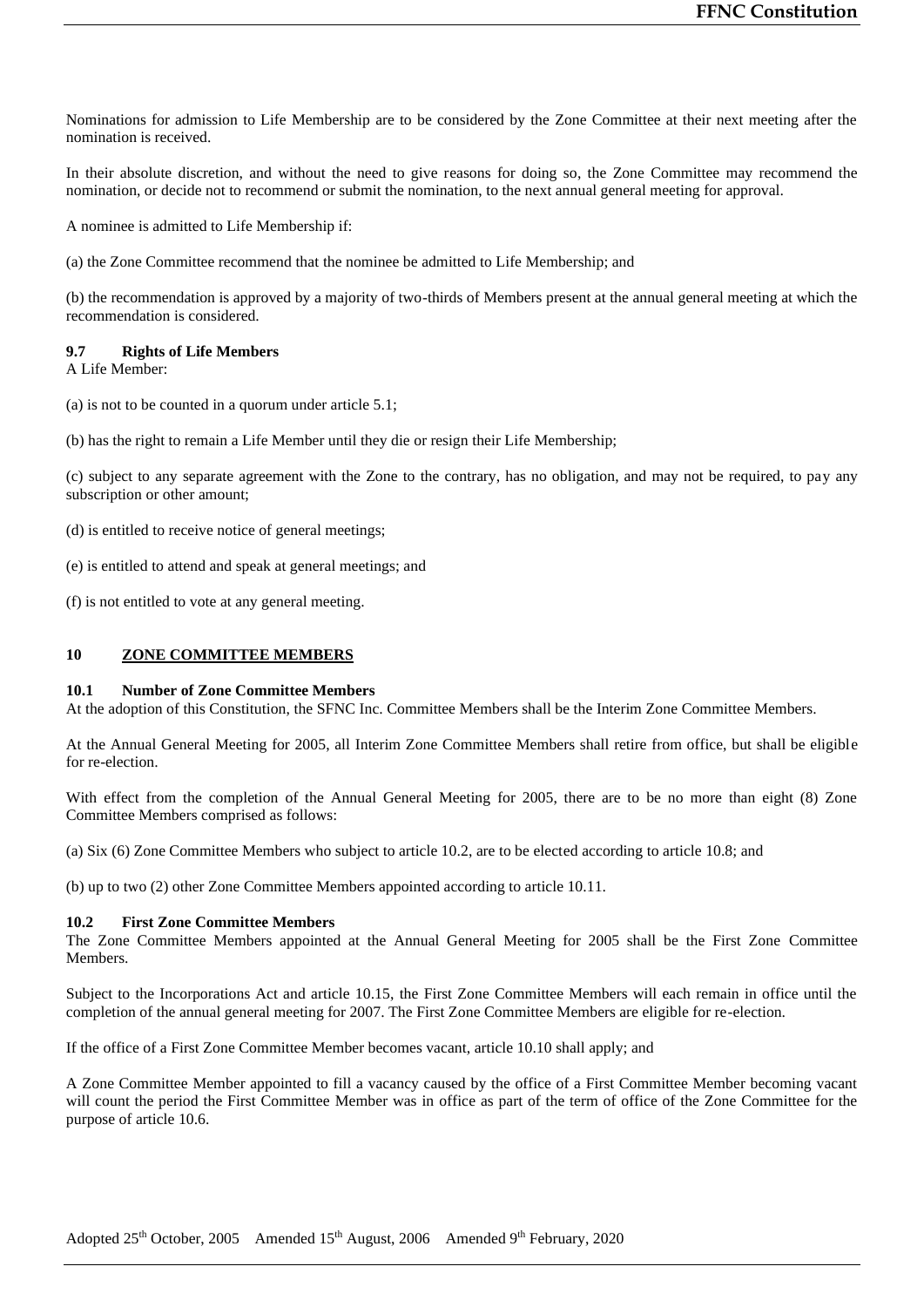# **10.3 Eligibility**

A person who

(a) is an employee of any football organisation; or

(b) holds any Official Position,

(each a **disqualifying position**) may not stand for or hold office as a Zone Committee Member.

A Zone Committee Member who accepts a disqualifying position must notify the other Zone Committee Members of that fact immediately and article 10.15(d) applies.

# **10.4 Nomination for election**

A Member or a Zone Committee Member may nominate a person for election as a Zone Committee Member.

A nomination must be in writing and signed by the nominator and nominee, and shall be delivered to the Zone Public Officer not less than twenty-one (21) days prior to the Annual General Meeting

# **10.5 Rotation of Zone Committee Members**

At the Annual General Meeting in 2007 and at each subsequent Annual General Meeting one-half of the Zone Committee Members must retire from office.

If the number of Zone Committee Members is not a whole number which is a multiple of two, the number of Zone Committee Members is to be rounded down to the next whole number.

Article 10.5 does not apply to Zone Committee Members appointed under article 10.11.

# **10.6 Zone Committee Members to retire**

The Zone Committee Members to retire at any Annual General Meeting must be those who have been longest in office since their last election.

As between persons who were last elected as Zone Committee Members on the same day, those to retire must be determined by lot, unless they otherwise agree among themselves.

# **10.7 Office held until end of Annual General Meeting**

A retiring Zone Committee Member holds office until the end of the Annual General Meeting at which that Zone Committee Member retires but, subject to article 10.9, is eligible for re-election.

#### **10.8 Zone Committee Member elected at Annual General Meeting**

At an Annual General Meeting:

- (a) at which a Zone Committee Member retires; or
- (b) at the commencement of which there is a vacancy in the office of a Zone Committee Member (other than a Zone Committee Member appointed according to article 10.11),

the Zone Committee may, by resolution, fill the vacancy by electing someone to that office.

A Zone Committee Member elected under this article takes office at the end of the Annual General Meeting at which they are elected and will hold office for a term of two (2) years.

# **10.9 Maximum term of office**

A Zone Committee Member may not serve more than three (3) consecutive terms as a Zone Committee Member.

If a Zone Committee Member has served three (3) consecutive terms, they may not be elected as a Zone Committee Member again until the second annual general meeting after the end of their third term of office.

# **10.10 Casual vacancy**

The Zone Committee may at any time appoint a person to be a Zone Committee Member to fill a casual vacancy.

A Zone Committee Member appointed under this article holds office until the end of the term of the Zone Committee Member in whose place they were appointed.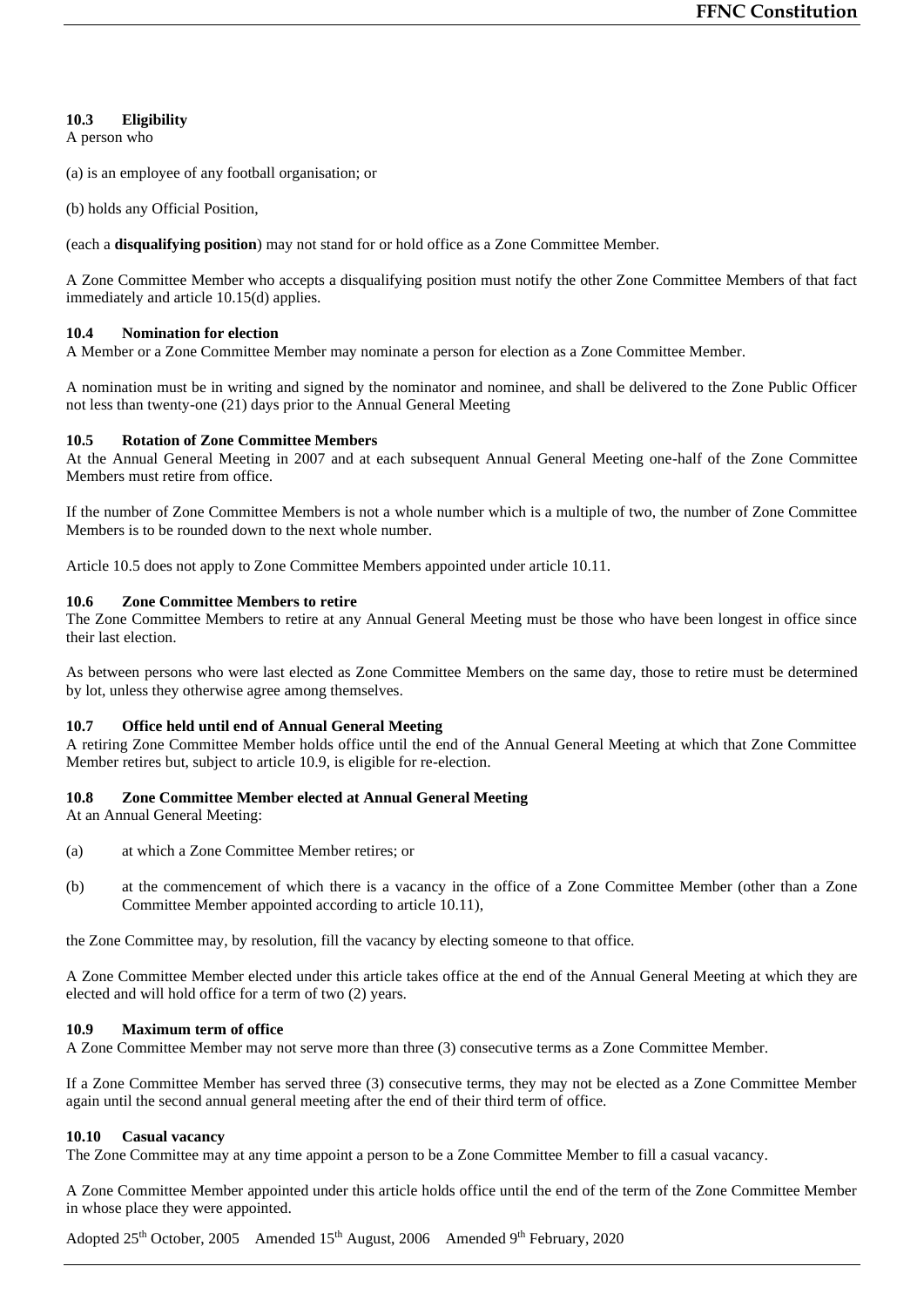Service as a Zone Committee Member under this article is a full term of office for the purposes of article 10.9.

#### **10.11 Appointed Zone Committee Members**

In addition to the Zone Committee Members elected under article 10.8, the Zone Committee may themselves appoint up to two (2) other Zone Committee Members.

A Zone Committee Member appointed under this article holds office for a term of two (2) years but is eligible for reappointment. The provisions of articles 10.5, 10.6, 10.8 and 10.9 do not apply to Zone Committee Members appointed under this article.

A Zone Committee Member appointed under this article 10.11 may be removed from office by the Zone Committee at their absolute discretion.

# **10.12 Executive Zone Committee Members**

(a) The Executive of the Zone Committee shall be as follows:

- (1) President
- (2) Vice-President
- (3) A Zone Committee Member chosen by a majority of the Zone Committee Members present

(b) The Executive Zone Committee Members shall be elected at the first Zone Committee Meeting after the Annual General Meeting.

(c) Executive Zone Committee Members are honorary positions and shall be held until the next Annual General Meeting

## **10.13 Removal of Executive Zone Committee Members**

A Zone Committee Member may be removed from their position as an executive Zone Committee Member by the Zone Committee at their absolute discretion.

## **10.14 Remuneration of Zone Committee Members**

A Zone Committee Member may not be paid for services as a Zone Committee Member but, with the approval of the Zone Committee, may be:

(a) paid by the Zone for services rendered to it; and

(b) reimbursed by the Zone for their reasonable travelling, accommodation and other expenses when:

- (i) travelling to or from meetings of the Zone, NNSWF or FFA; or
- (ii) otherwise engaged on the affairs of the Zone.

## **10.15 Vacation of office**

Notwithstanding any other article on the same subject matter, a Zone Committee Member can be removed from their position as a Zone Committee Member if the person:

- (a) is disqualified by the Incorporations Act from being a Zone Committee Member
- (b) becomes of unsound mind or a person whose person or estate is liable to be dealt with in any way under a law relating to mental health;
- (c) resigns office by notice in writing to the Zone Committee;
- (d) accepts appointment to, or becomes the holder of a disqualifying position;
- (e) is not present personally at three consecutive Zone Committee Meetings without leave of absence from the Zone Committee.
- (f) is currently suspended by the Zone for a time period of more than three months, or more than ten matches.
- (g) is deemed guilty of misconduct or conduct considered prejudicial to the interests of the Zone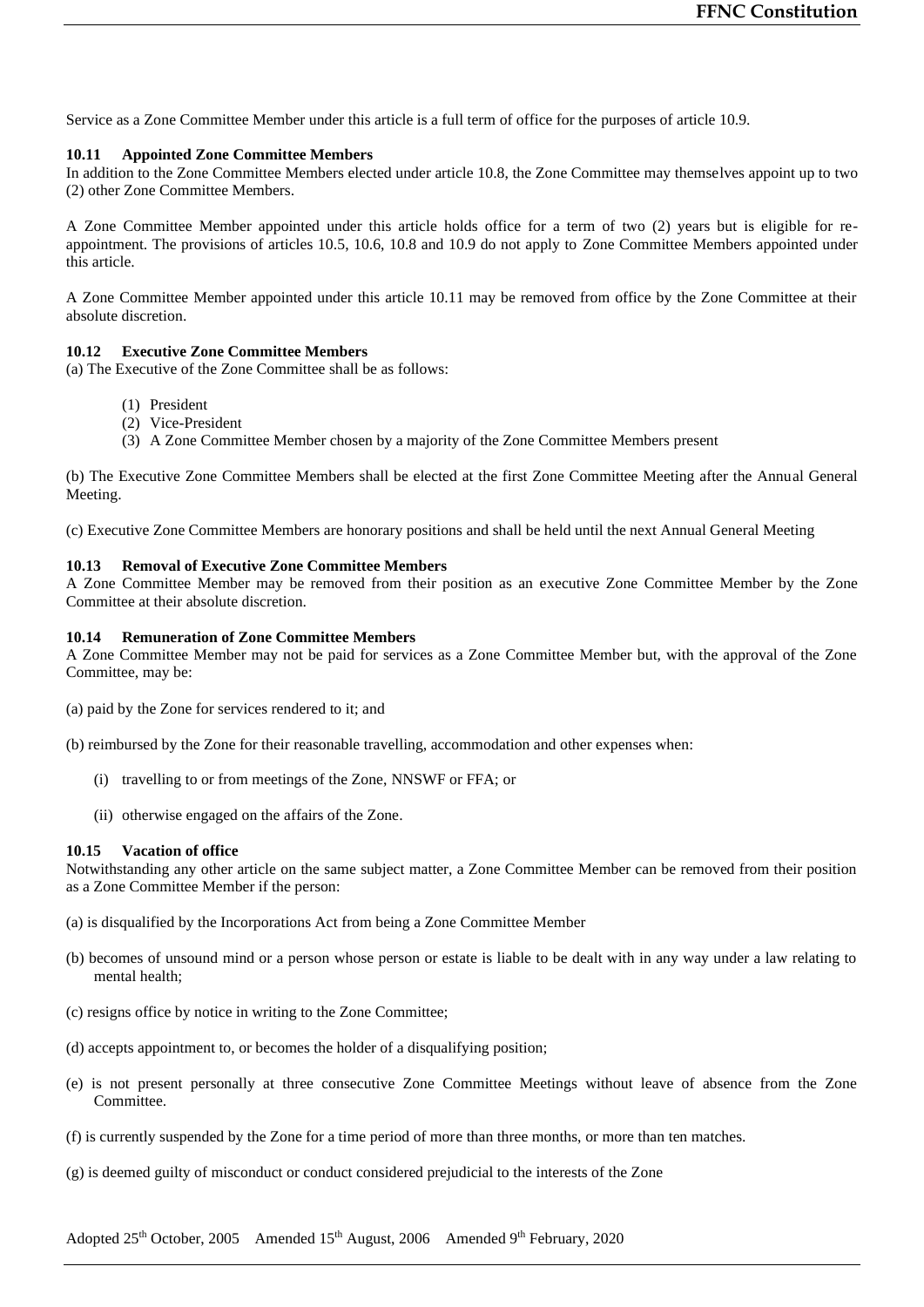# **11 POWERS AND DUTIES OF ZONE COMMITTEE MEMBERS**

# **11.1 Zone Committee Members to manage Zone**

The Zone Committee Members are to manage the Zone's business and may exercise those of the Zone's powers that are not required, by the Incorporations Act or by this Constitution, to be exercised by the Zone in General Meeting.

# **11.2 Specific powers of Zone Committee Members**

Without limiting article 11.1 the Zone Committee may exercise all the Zone's powers to borrow or raise money, to charge any property or business or give any other security for a debt, liability or obligation of the Zone or of any other person.

# **11.3 Appointment of attorney**

The Zone Committee may appoint any person to be the Zone's attorney for the purposes, with the powers, authorities and discretions, for the period and subject to the conditions that they think fit.

## **11.4 Provisions in power of attorney**

A power of attorney granted under article 11.3 may contain any provisions for the protection and convenience of persons dealing with the attorney that the Zone Committee think fit and may also authorise the attorney to delegate (including by way of appointment of a substitute attorney) all or any of the powers, authorities and discretions of the attorney.

## **11.5 Minutes**

The Zone Committee must cause minutes of meetings to be made and kept according to the Incorporations Act.

# **11.6 Signing Cheques**

The Zone Committee may determine the manner in which, and the persons by whom, cheques and other negotiable instruments may be signed.

# **12 PROCEEDINGS OF ZONE COMMITTEE MEETINGS**

#### **12.1 Zone Committee Meetings**

The Zone Committee may meet together for conducting business, adjourn and otherwise regulate their meetings as they think fit.

#### **12.2 Questions decided by majority**

A question arising at a Zone Committee meeting is to be decided by a majority of votes of the Zone Committee Members present and entitled to vote.

# **12.3 Chairman's casting vote**

The chairman of the meeting has a casting vote.

# **12.4 Quorum**

Until otherwise determined by the Zone Committee, four (4) Zone Committee Members present are a quorum.

# **12.5 Effect of vacancy**

The continuing Zone Committee Members may act despite a vacancy in their number.

However, if the number of Zone Committee Members is reduced below the number required for a quorum, the remaining Zone Committee Members may act only for the purpose of filling the vacancies to the extent necessary to bring their number up to the number required for a quorum or to convene a General Meeting.

# **12.6 Convening Meetings**

Two Zone Committee Members may, and the Public Officer on the request of two Zone Committee Members must, convene a Zone Committee meeting.

# **12.7 President to preside at Zone Committee Meeting**

The President is entitled to preside at Zone Committee Meetings.

If the President is not present and able and willing to act within 15 minutes after the time appointed for a meeting or has signified an intention not to be present and able and willing to act, the following may preside (in order of entitlement):

(a) the Vice-President (if any);

(b) a Zone Committee Member chosen by a majority of the Zone Committee Members present.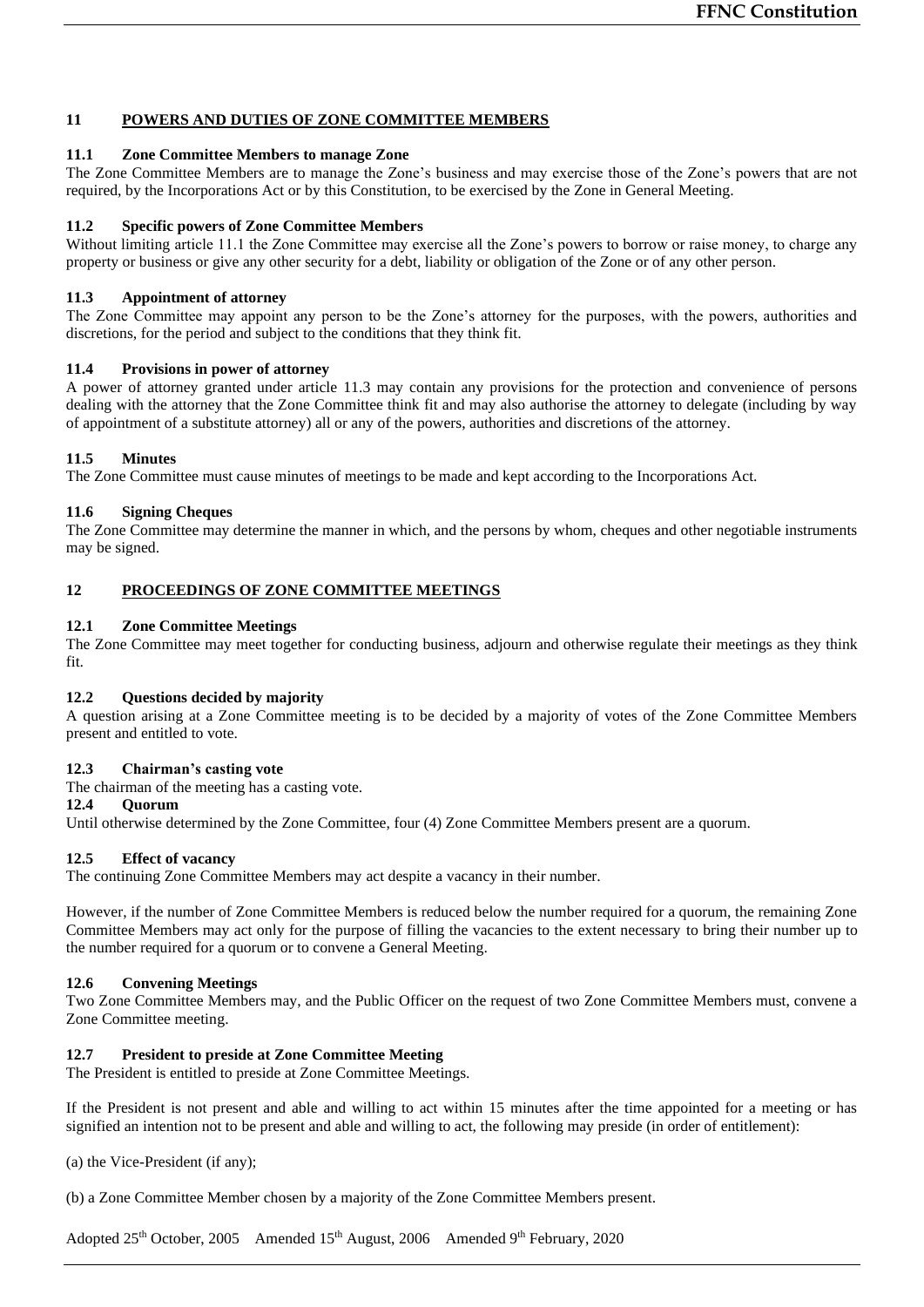# **12.8 Zone Executive Meetings**

The Zone Executive may conduct meetings to handle routine matters of the Zone, adjourn and otherwise regulate their meetings as they think fit.

# **12.9 Committees**

The Zone Committee may delegate any of their powers to Committees consisting of those persons they think fit, and may revoke that delegation.

# **12.10 Powers delegated to Committees**

A Committee must exercise the powers delegated to it according to the terms of the delegation and to any directions of the Zone Committee.

Powers delegated to and exercised by a committee are taken to have been exercised by the Zone Committee.

# **12.11 Committee Meetings**

Committee meetings are governed by the provisions of this Constitution dealing with Zone Committee meetings, as far as they are capable of application.

# **12.12 Circulating resolutions**

The Zone Committee Members may pass a resolution without a Zone Committee meeting being held if all of the Zone Committee Members who are entitled to vote on the resolution sign a document containing a statement that they are in favour of the resolution set out in the document.

Separate copies of the document may be used for signing by Zone Committee Members if the wording of the resolution and statement is identical in each copy.

The resolution is passed when the last Zone Committee Member signs.

# **12.13 Validity of acts of Zone Committee Members**

Everything done at a Zone Committee Meeting or a Standing Committee Meeting, or by a person acting as a Zone Committee Member, are valid even if it is discovered later that there was some defect in the appointment, election or qualification of any of them or that any of them was disqualified or had vacated office.

# **13 GENERAL MANAGER**

# **13.1 Appointment of General Manager**

The Zone Committee may appoint a General Manager.

# **13.2 Powers, duties and authorities of General Manager**

The General Manager holds office on the terms and conditions (including as to remuneration) and with the powers, duties and authorities, determined by the Zone Committee.

The exercise of those powers and authorities and the performance of those duties, by the General Manager are subject at all times to the control of the Zone Committee Members.

# **13.3 Suspension and removal of General Manager**

Subject to the terms and conditions of the appointment, the Zone Committee may suspend or remove the General Manager from that office.

# **13.4 General Manager to attend Meetings**

The General Manager is entitled to notice of and to attend all general meetings of the Zone, the Zone Committee Meetings and the Executive Meetings and may speak on any matter, but does not have a vote.

# **14 PUBLIC OFFICER**

# **14.1 Appointment of Public Officer**

There must be at least one Public Officer who is to be appointed by the Zone Committee Members.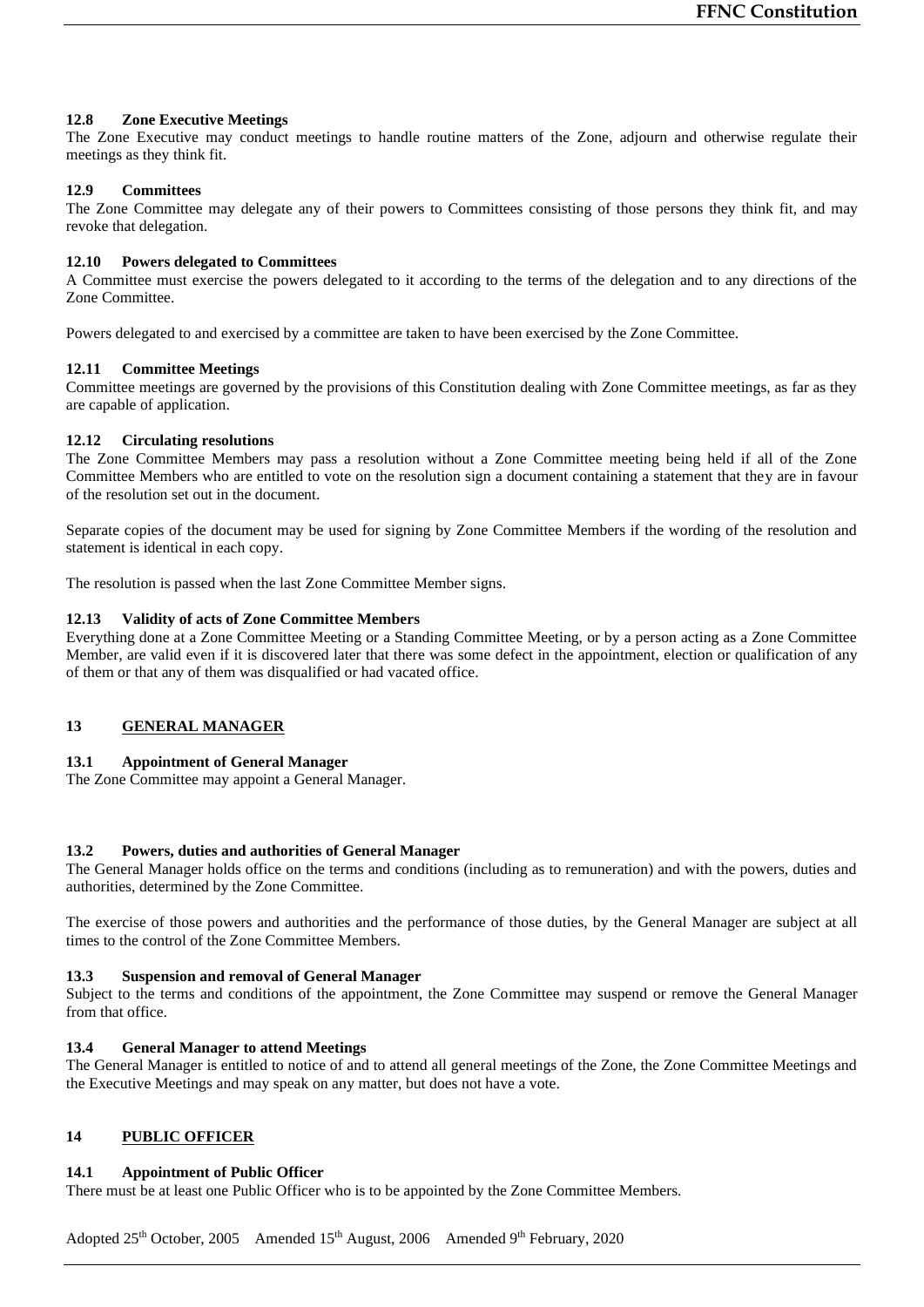# **14.2 Powers, duties and authorities of Public Officer**

A Public Officer holds office on the terms and conditions (including as to remuneration) and with the powers, duties and authorities, determined by the Zone Committee.

# **14.3 Suspension and Removal of Public Officer**

The Zone Committee may suspend or remove a Public Officer form that office.

# **15 BY-LAWS**

# **15.1 Making and amending By-laws**

The Zone Committee may from time to time make By-laws which in their opinion are necessary or desirable for the control, administration and management of the Zone's affairs and may amend, repeal and replace those By-laws, but only to the extent the Zone Committee can do so under article 7.1.

Subject to article 7.1, the Zone Committee may amend, repeal and replace any By-law made by the Zone Committee, but that does not affect the validity of anything previously done by the Zone Committee or anyone pursuant to that By-law

# **15.2 Effect of By-law**

A By-law:

- (a) is subject to this Constitution;
- (b) must be consistent with this Constitution; and
- (c) when in force, is binding on all Members and has the same effect as a provision in this Constitution.

# **16 SEALS**

# **16.1 Safe custody of common seals**

The Zone Committee must provide for the safe custody of any seal of the Zone.

# **16.2 Use of common seal**

If the Zone has a common seal or duplicate common seal it may be used only by the authority of the Zone Committee

# **17 INSPECTION OF RECORDS**

# **17.1 Inspection by Members**

Subject to the Incorporations Act, the Zone Committee may determine whether and to what extent, and at what times and places and under what conditions, the accounting records and other documents of the Zone or any of them will be open for inspection by the Members.

# **17.2 Right of a Member to inspect**

A Member does not have the right to inspect any document of the Zone except as provided by law or authorised by the Zone Committee or by the Zone Committee Members in general meeting.

# **18 SERVICE OF DOCUMENTS**

# **18.1 Document includes notice**

In all of this article 18, **document** includes a notice.

# **18.2 Methods of service to a Member**

The Zone may give a document to a Member:

(a) personally;

(b) by sending it by post to the address for the Member in the Register or an alternative address nominated by the Member; or

(c) by sending it to a fax number or electronic address nominated by the Member.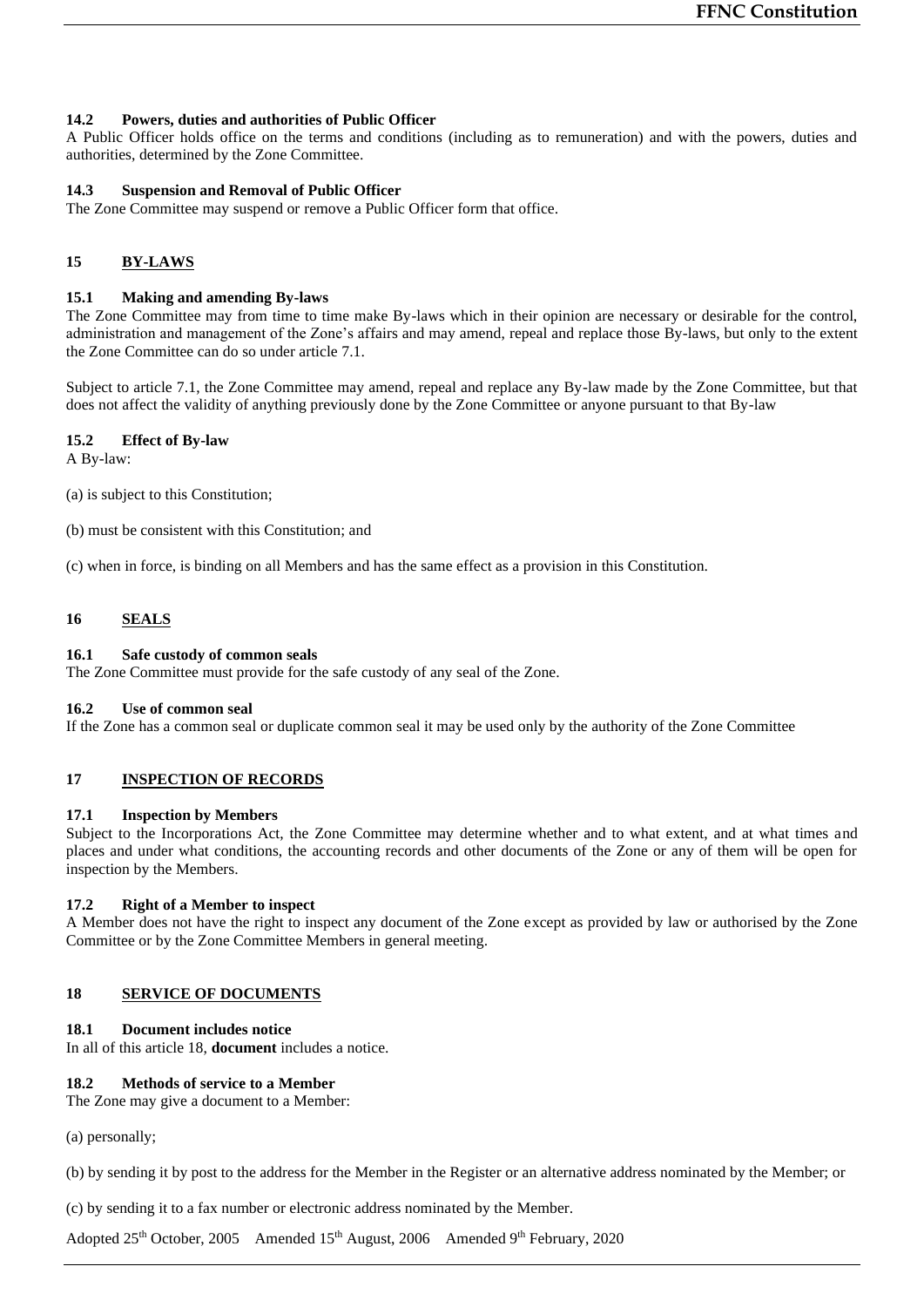# **18.3 Methods of service on the Zone**

A Member may give a document to the Zone:

- (a) by delivering it to the Registered Office;
- (b) by sending it by post to the Registered Office; or
- (c) to a fax number or electronic address nominated by the Zone.

## **18.4 Post**

A document sent by post:

- (a) if sent to an address in Australia, may be sent by ordinary post; and
- (b) if sent to an address outside Australia, must be sent by airmail,

and in either case is taken to have been received on the day after the date of its posting.

#### **18.5 Fax or electronic transmission**

If a document is sent by fax or electronic transmission, delivery of the document is taken:

(a) to be effected by properly addressing and transmitting the fax or electronic transmission; and

(b) to have been delivered on the day following its transmission.

# **19 INDEMNITY**

#### **19.1 Indemnity of officers**

Every person who is or has been:

- (a) a Zone Committee Member;
- (b) a General Manager;
- (c) a Public Officer

is entitled to be indemnified out of the property of the Zone against:

- (e) every liability incurred by the person in that capacity (except a liability for legal costs); and
- (f) all legal costs incurred in defending or resisting (or otherwise in connection with) proceedings, whether civil or criminal or of an administrative or investigatory nature, in which the person becomes involved because of that capacity,

unless:

(g) the Zone is forbidden by statute to indemnify the person against the liability or legal costs or

(h) an indemnity by the Zone of the person against the liability or legal costs would, if given, be made void by statute.

## **19.2 Insurance**

The Zone may pay or agree to pay, whether directly or through an interposed entity, a premium for a contract insuring a person who is or has been a Zone Committee Member, General Manager or Public Officer against liability incurred by the person in that capacity, including a liability for legal costs unless:

- (a) the Zone is forbidden by statute to pay or agree to pay the premium; or
- (b) the contract would, if the Zone paid the premium, be made void by statute.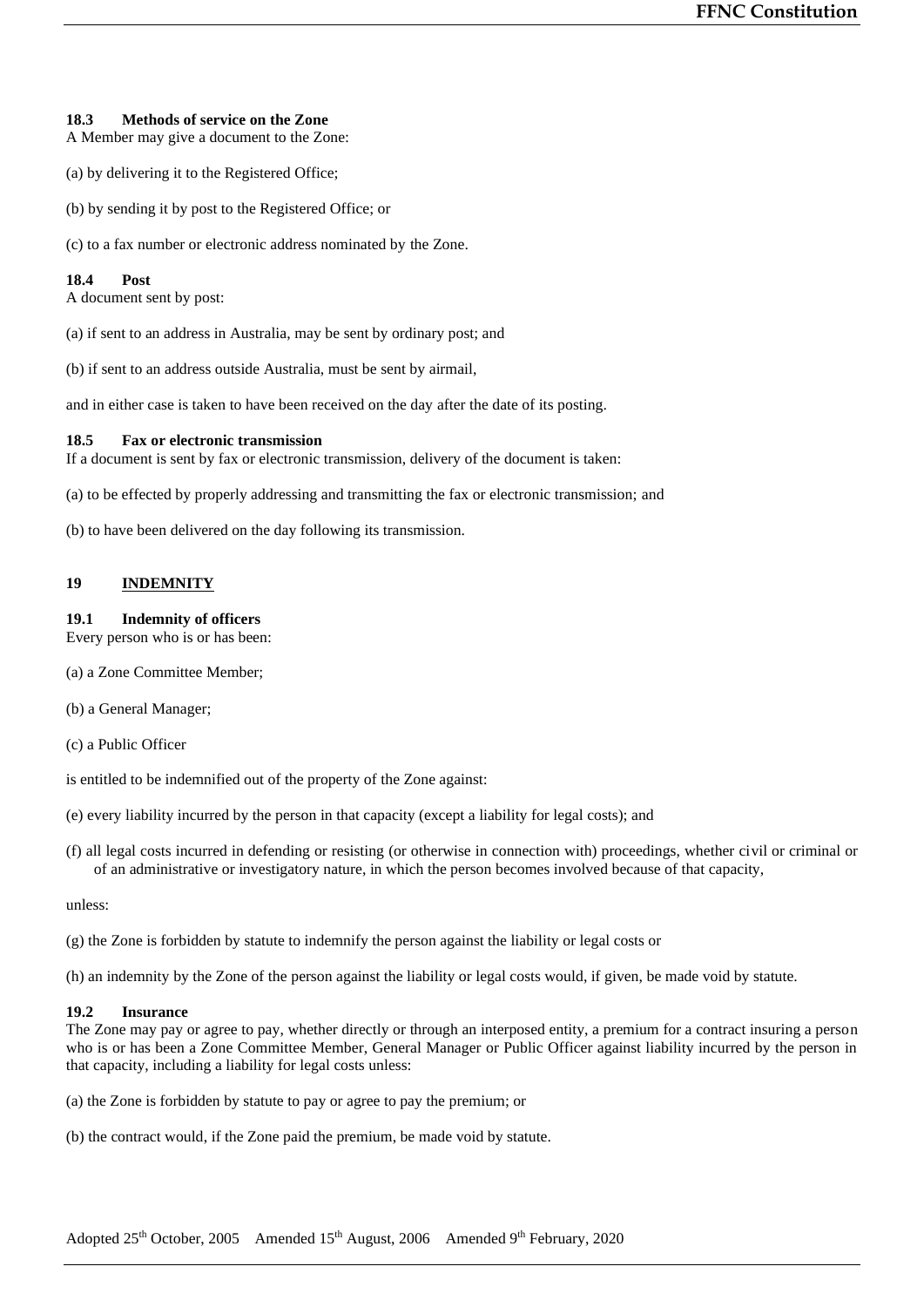# **20 WINDING UP**

# **20.1 Excess property on winding up**

If on the winding up or dissolution of the Zone, and after satisfaction of all its debts and liabilities, any property remains, that property must be given or transferred to another body or bodies:

- (a) having objects similar to those of the Zone; and
- (b) whose constitution prohibits (or each of whose constitutions prohibit) the distribution of its or their income and property among its or their members to an extent at least as great as is imposed on the Zone under this Constitution.

That body is, or those bodies are, to be determined by the Members at or before the time of dissolution or, failing that a determination, by a judge who has or acquires jurisdiction in the matter.

# **21 ACCOUNTS**

The Zone Committee must cause the accounts of the Zone to be audited as required by the Incorporations Act.

# **22 DEFINITIONS AND INTERPRETATION**

## **22.1 Definitions**

In this Constitution unless the contrary intention appears:

**Accredited** means a person who has completed a course of relevant training recognised by the Zone or NNSWF *or FFA or FIFA.*

**By-law** means a by-law made under this Constitution

**Club** means:

(a) an incorporated club recognised by the Zone and having the following characteristics:

- (i) It organises teams to participate in competitions sanctioned by the Zone or NNSWF;
- (ii) All members of its teams are entitled to club membership; and
- (iii) Club members (or their parent or guardian) may vote in an election for any club officeholders; or

(b) any legal entity deemed to be a Club by the Zone.

**Committee** means a Zone Committee established under article 12.9.

**Committee Member** means a Committee Member of the Zone and includes the President and Vice-President

#### **Competition Member** means:

(a) an incorporated organisation recognised by the Zone and having the following characteristics:

- (i) It organizes accredited referees to participate in competitions sanctioned by the Zone or NNSWF;
- (ii) All accredited referees are entitled to membership of the organisation; and
- (iii) All members (or their parent or guardian) may vote in an election for any organisation officeholders; or

(b) any legal entity deemed to be a Competition Member by the Zone.

**Constitution** means this constitution as amended from time to time, and a reference to a particular article is a reference to an article of this Constitution.

**FFA** means Football Federation of Australia

**FIFA** means Federation Internationale de Football Association.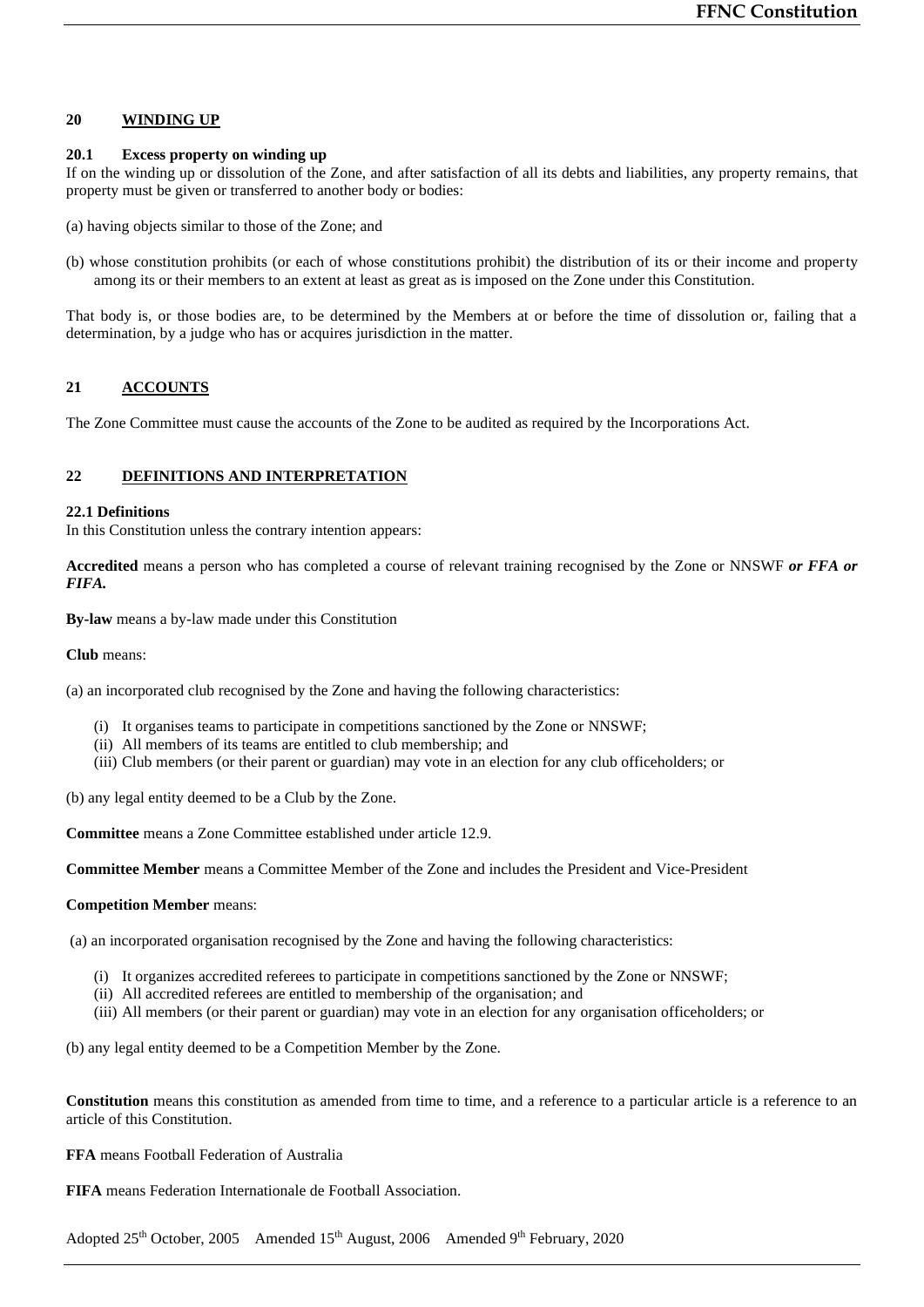**First Zone Committee Members** means the Zone Committee Members elected at the Annual General Meeting for 2005.

**Football** means "Association Football" as recognised by FIFA from time to time. To avoid doubt, at the date of the adoption of this Constitution, Football includes the game of Football, indoor or 5 a side (Futsal) football and beach football.

**General Manager** means a person appointed as General Manager by the Committee according to the powers conferred on them by article 13.

**General Meeting** means a Club General Meeting, Special General Meeting and Annual General Meeting.

**Interim Zone Committee Members** means the SFNC Inc. Committee Members at the adoption of this Constitution.

**Jurisdiction** means the territory substantially within the State of Northern New South Wales as defined from time to time by NNSWF, its successor, or such other body or entity established to be the member of FIFA

**Laws of the Game** means the rules of Football referred to in the Statutes and Regulations.

**Life Member** means a person admitted as such under article 9.

**Member** means a member of the Zone.

**NNSWF** means Northern New South Wales Football Limited (ACN 001 887 467)

**Official Position** means a person who holds a position, whether elected or appointed, as:

- (a) president, vice-president, secretary, treasurer, committee member or member of the governing body (however described) of an association or zone (incorporated or unincorporated) or other entity (including another State Body or its members) conducting, participating in or administering Football or any Football competition in Australia; or
- (b) an Accredited Referee; or
- (c) an individual participating in or administering Football or any Football competition in Australia as a member of a tribunal or body established pursuant to a By Law; or
- (d) a member of a Zone.

Sub clause (a) does not apply to a person who holds any of the identified positions in the Zone.

**Personal Information** has the meaning given to it in section 6 of the Privacy Act 1988 (Cth).

**President** means the President from time to time of the Zone.

**Public Officer** means a person appointed from time to time to act as a public officer of the Zone, and where appropriate includes an acting public officer and a person appointed by the Zone Committee to perform all or any of the duties of a public officer of the Zone.

**Registered Office** means the registered office of the Zone from time to time.

**Registered Participant** means a person registered by the Zone under article 7.3 in the category of:

(a) player (including junior players) in any competition recognised by the Zone;

- (b) Accredited referee; or
- (c) Accredited coach.

**Representative** means a person appointed to represent a Zone Committee Member at a general meeting of the Zone.

**Standing Committee** means a Standing Committee established by the Zone Committee from time to time under the By-laws.

**State Body** has the meaning given to that term in FFA's constitution.